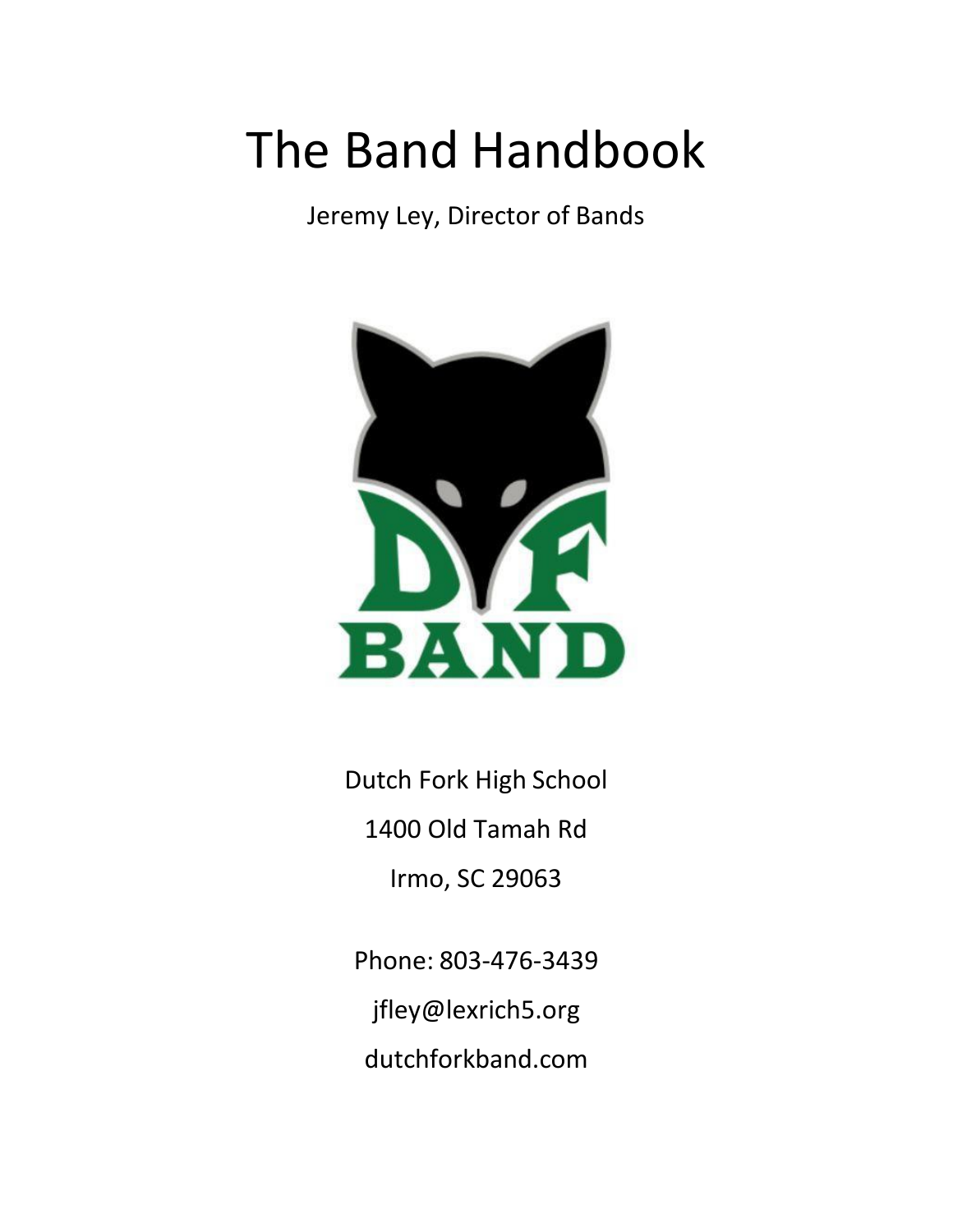

| <b>Topic</b>                              | <b>Page Number</b> |
|-------------------------------------------|--------------------|
| Letter from the Director                  | 3                  |
| Letter from the Principal                 | 4                  |
| <b>Why Music?</b>                         | 5                  |
| <b>Attendance Policy</b>                  | $\overline{7}$     |
| Duties of the Band Member                 | 9                  |
| Parents' Responsibility to the Band       | 10                 |
| <b>Rehearsal Expectations</b>             | 11                 |
| Students' Responsibilities to the Band    | 13                 |
| <b>General Rules and Procedures</b>       | 14                 |
| <b>Marching Band</b>                      | 16                 |
| <b>Uniform Policies</b>                   | 18                 |
| 2020 Marching Band Uniform Information    | 20                 |
| <b>Band Course Overview</b>               | 21                 |
| <b>Other Performance Opportunities</b>    | 22                 |
| Use of the Band Facilities                | 23                 |
| <b>COVID-19 and Band</b>                  | 24                 |
| <b>Important Dates</b>                    | 26                 |
| <b>Marching Band Dates</b>                | 27                 |
| Recordings                                | 28                 |
| <b>Method Books</b>                       | 28                 |
| Practicing                                | 29                 |
| <b>Instrument and Mouthpiece Upgrades</b> | 31                 |
| <b>DFHS Band Boosters</b>                 | 32                 |
| <b>Financial Obligations</b>              | 32                 |
| <b>Instrument Rental</b>                  | 33                 |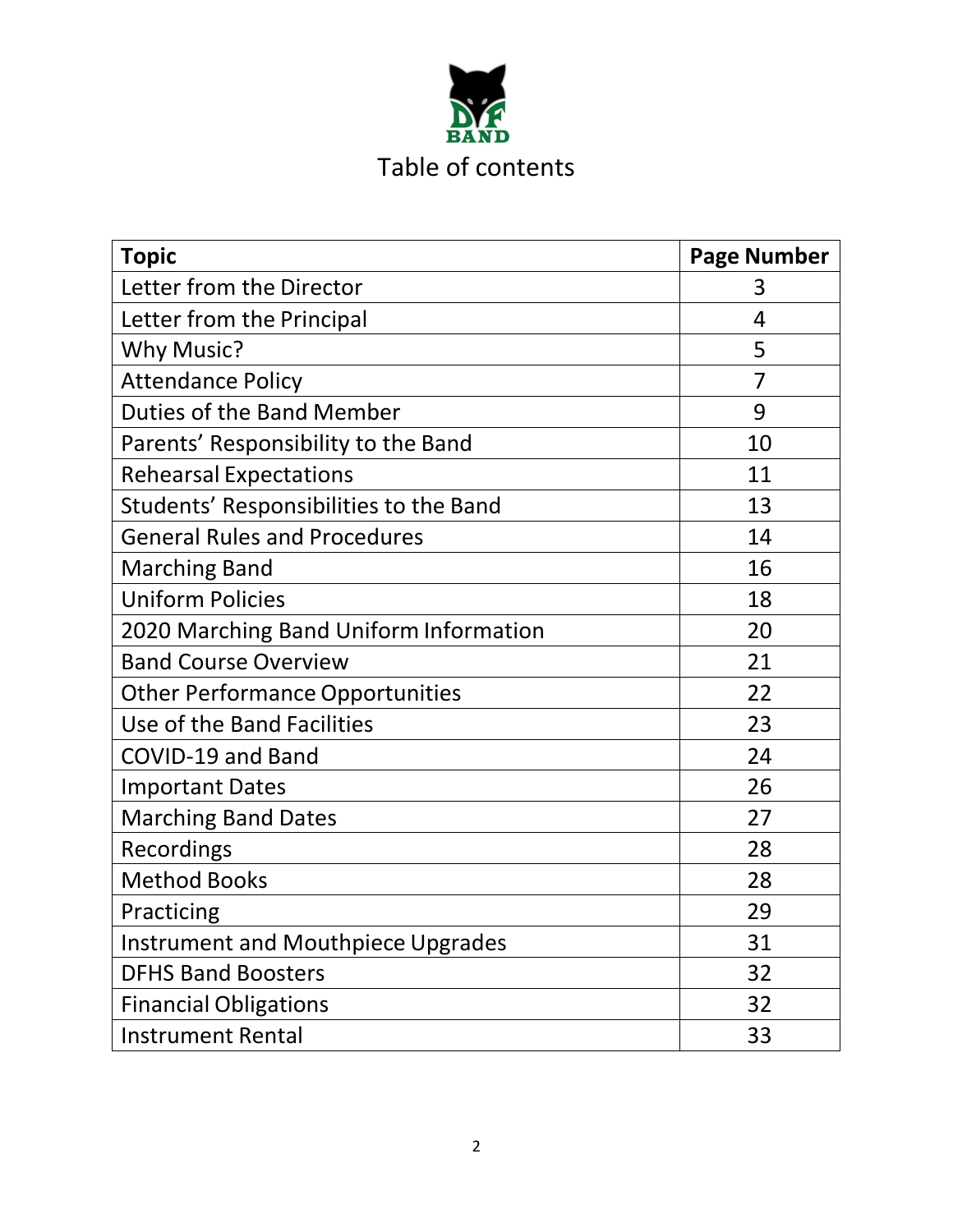

Band Students and Parents:

WELCOME to one of the most exciting experiences in which you can be a part – THE BAND! The ultimate goal of the band program is to provide our students with a lifelong understanding and appreciation for quality music and music making. In addition, we get to use the medium of music to teach some wonderful life lessons as part of our program here at Dutch Fork.

For new folks, this is the "band syllabus" that keeps us running smoothly and efficiently. Most questions can be answered by consulting THE BAND HANDBOOK or the band website: [www.dutchforkband.com.](http://www.dutchforkband.com/) It is our hope that the information contained in this handbook will be both INFORMATIONAL and INSPIRATIONAL. Please read every word of The Handbook so that you are well-informed. There is a separate *Signature Page* for you to return, stating that you're familiar with the information contained in The Handbook.

Last school year was full of successes by our students. Dutch Fork continues to earn the SCBDA Outstanding Performance Award year after year. The marching band continues to be a 4A State Championship finalist, and has made recent appearances at the 2017 and 2019 Bands of America Regional Championships. The Symphonic Winds performed at 2018 SCMEA Professional Development Conference. We continue to have a strong showing at Region and All State band, as well as Solo and Ensemble.

This handbook is designed to answer any questions you might have concerning the program. **Please read all of the information, sign the Signature Page, and return it to the band office**. I am honored to be your band director and am looking forward to a great year!

Musically Yours,

Jeremy Ley Director of Bands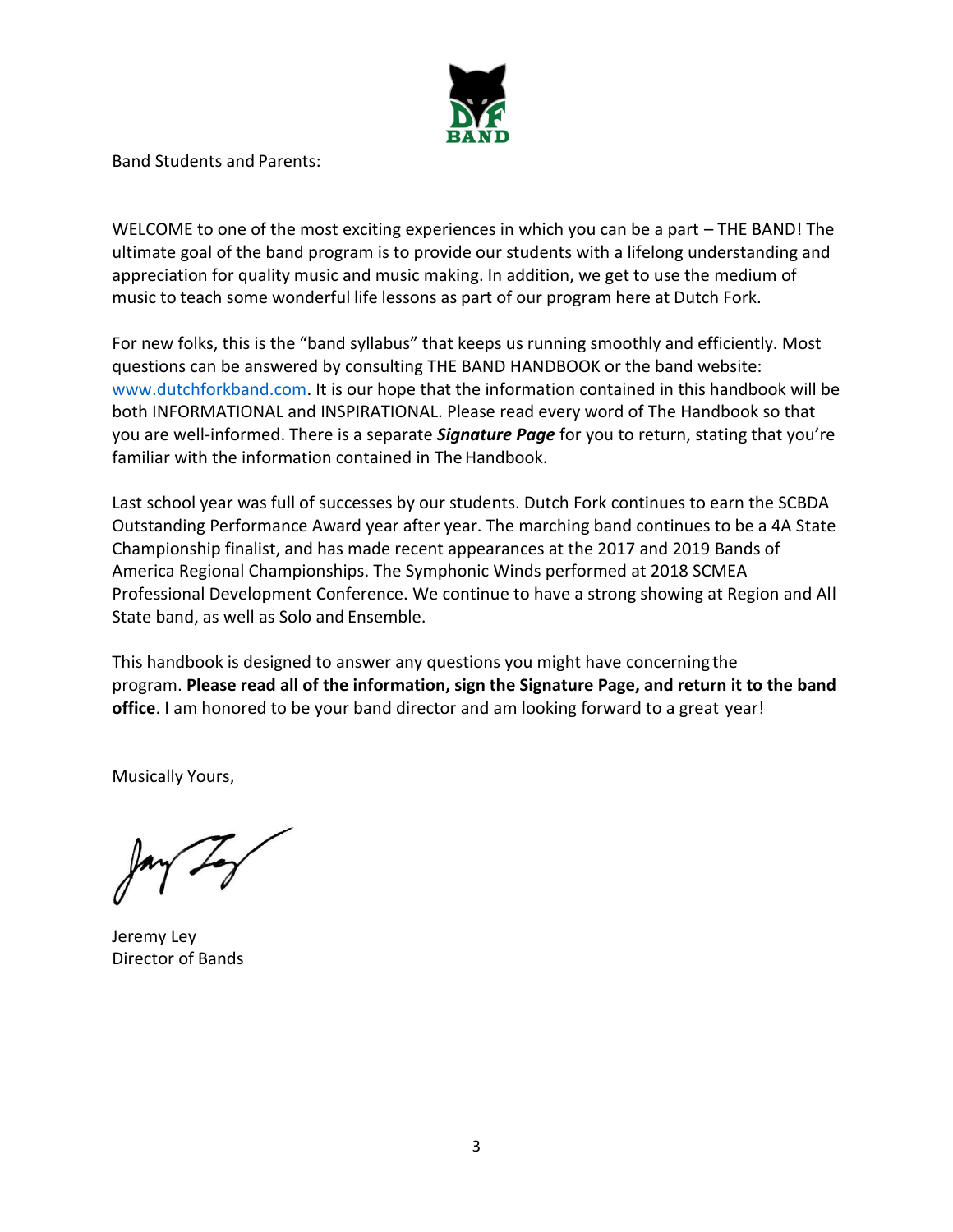

Dutch Fork High School welcomes you to another exciting year of the Dutch Fork Band. There is more excitement around our program than there has been in years, and we're thrilled you have chosen to be a part of this experience. I am beaming with pride and anticipation for what our program will accomplish under the direction of Mr. Ley. His commitment to our band program is unquestioned, and his relationship with our students will help to take our program to new heights.

As you can imagine, over the next couple of months, you will work countless hours to prepare for the upcoming band season and for future performances. I want to thank you for your dedication and hard work and look forward to hearing of and witnessing your success this year.

Gerald E. Gary, Ed.D. Principal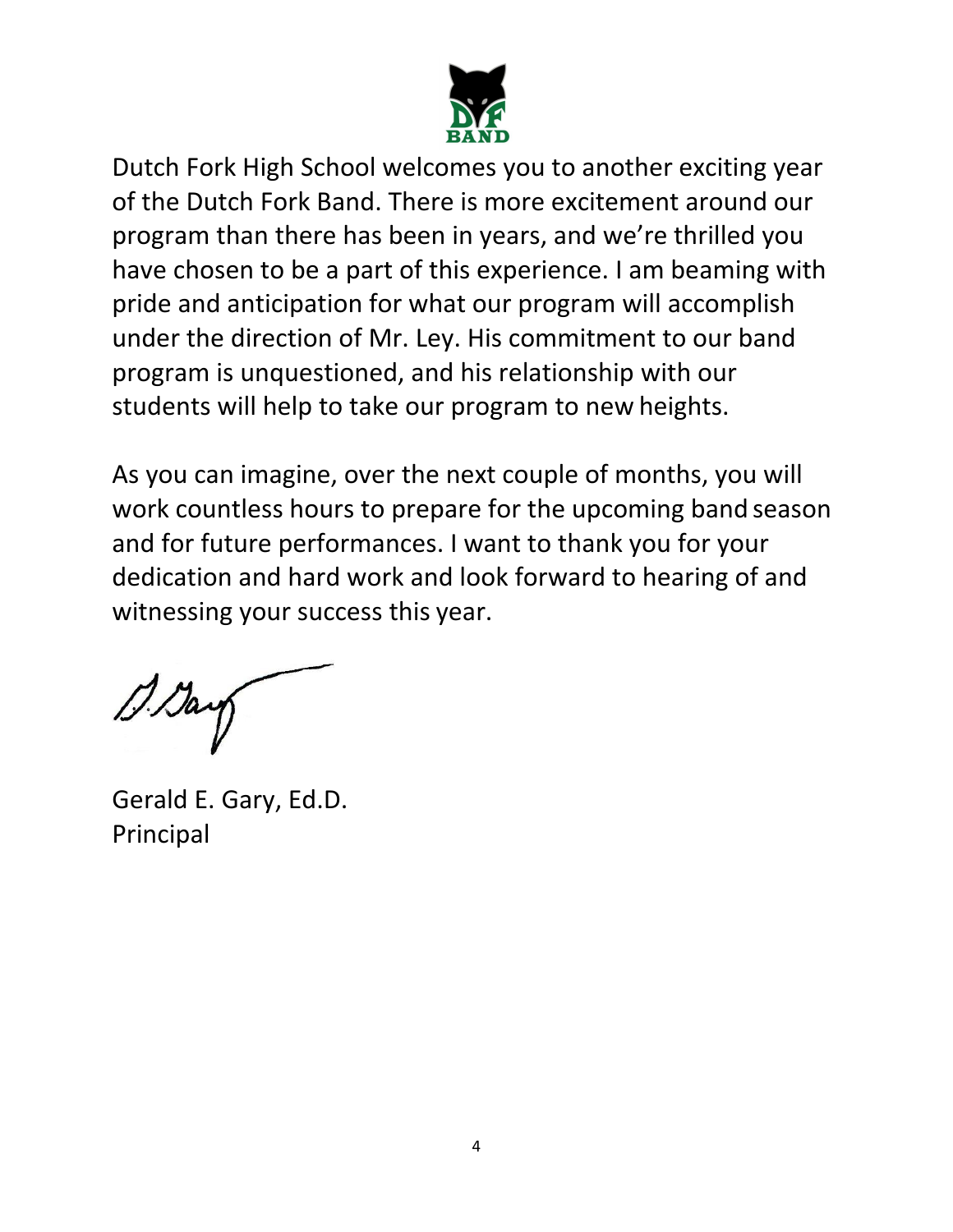

- *Music Is A Science.* It is exact, and it demands exact acoustics. A conductor's full score is a chart, a graph which indicates frequencies, intensities, volume changes, melody, and harmony all at once and with exact control of time.
- *Music Is Mathematics.* It is rhythmically based on the subdivision of time into fractions, which must be done instantaneously, not worked out onpaper.
- *Music Is Foreign Language.* Most of the terms are in Italian, German, or French, and the notation is certainly not English – but a highly developed kind of short-hand that uses symbols to represent ideas. The semantics of music is a most complete and universallanguage.
- *Music Is History.* Music usually reflects the environment and times of its creation, often representing its country of origin.
- *Music Is Physical Education.* It requires fantastic coordination of fingers, hands, arms, lips, cheek, and facial muscles, in addition to extraordinary control of the diaphragm, back, stomach, and chest muscles. All of which respond instantly to the sound the ear hears and the mind interprets.
- *Music Develops Insight and Demands Research.*
- Music is all these things, but most of all, *Music Is Art.* It allows the human being to take all these dry, technically boring (but difficult) techniques and use them to create emotion. That is one thing science cannot duplicate: humanism, feeling, emotion - call it what youwill.

That is why we teach music! Not because we expect you to major in music, but ..........

- So you will be human so you will recognize beauty
- So you will have something to cling to
- So you will have more love, more compassion, more gentleness, more good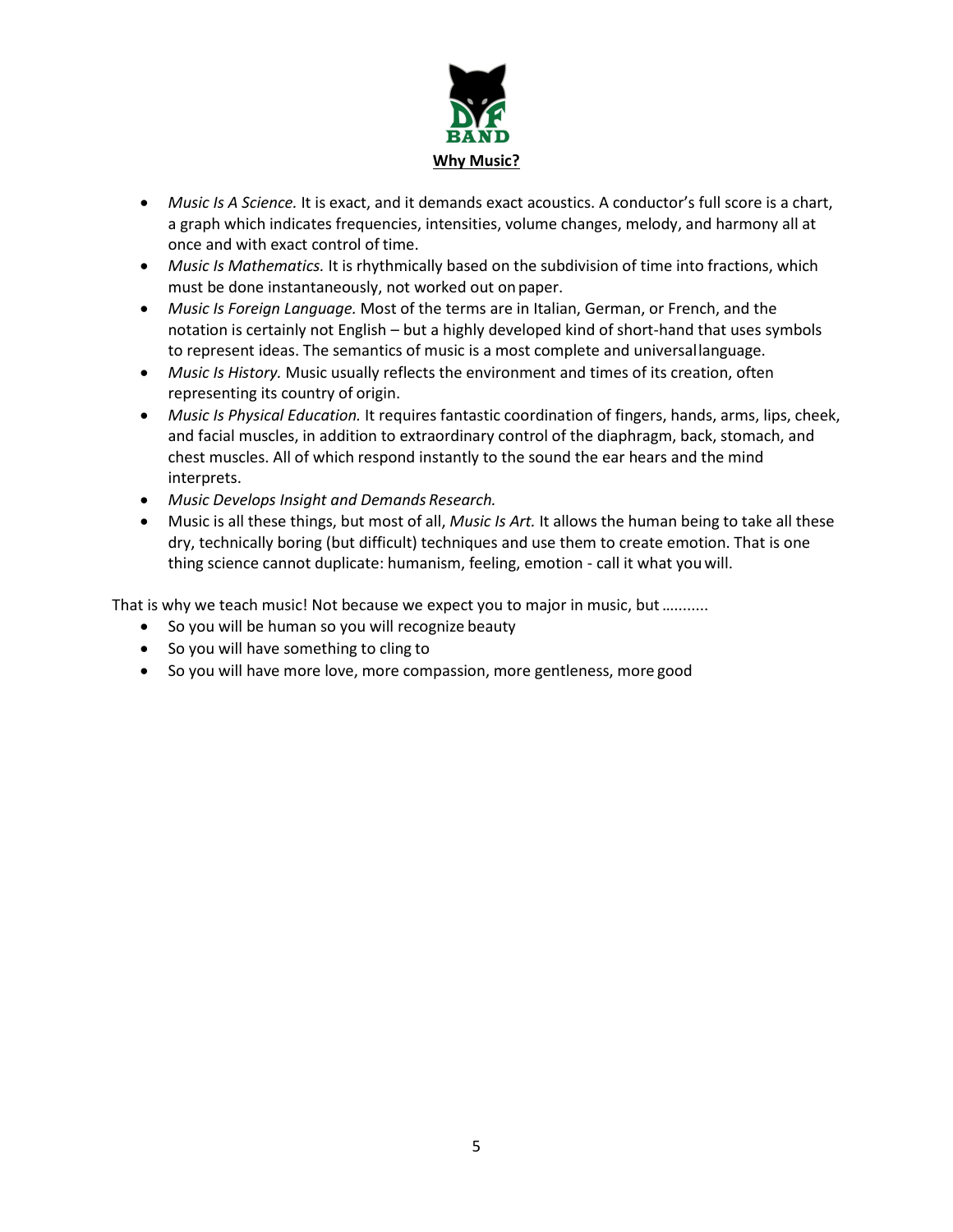

#### **Why Is Music Education Important for Students?**

- Music students scored higher on the 2009 SAT (College Board Website)
- "At Risk" students cite participation in the arts as a reason to stay in school
- A ten-year study by the President's Committee on the Arts showed that music students testedhigher on all standardized tests, regardless of socioeconomic group

• Music helps us to better understand our motives, fears, memories, and to communicate more boldly and creatively. (Levitin, This is your Brain on Music)

#### **Why Is Music Education Important for Parents?**

- 94% agree: music education is necessary for a well-rounded education (2005 GallupPoll)
- Schools with music programs have significantly higher graduation rates (90.2% to 72.9% -MENC)

• Music Education enhances cooperative learning, instills disciplined work habits, and correlateswith gains in standardized tests.

• Studies of kindergarten children showed the more music skills, the great their reading skills and development (Anvari, et.al.)

#### **Take Note: Music Study Enhances Memory and IQ**

A Study by researchers at McMaster University in Canada indicated that young children who received a year of musical training showed brain changes and superior memory when compared with children who did not receive the instruction. That the children taking music lessons improved more than the others in non-musical abilities such as literacy, verbal memory, visuospatial processing, mathematics, andIQ.

Source: Takako Fujioka, Bernhard Ross, Ryusuke Kakigi, Christo Pantev, Laurel J Trainor. "Brain, a Journal of Neurology." Oxford University Press, 2006 Oct;129(Pt 10):2593-608. doi: 10.1093/brain/awl247. Epub 2006 Sep7.

#### **Why Is Music Education Important for theCommunity?**

• The "back-to-basics curricula," while it has merit, ignores the most urgent void in our present system: absence of self-discipline. The arts, requiring self-discipline, may be more "basic" to our nation's survival than traditional credit courses. We are spending 20 times more on science than on the arts, and the result so far is worldwide intellectual embarrassment. (Paul Harvey, syndicated radiohost) • The arts are an economic plus—second only to aerospace as our most lucrative national export. (Michael Greene, National Academy of Arts and Sciences)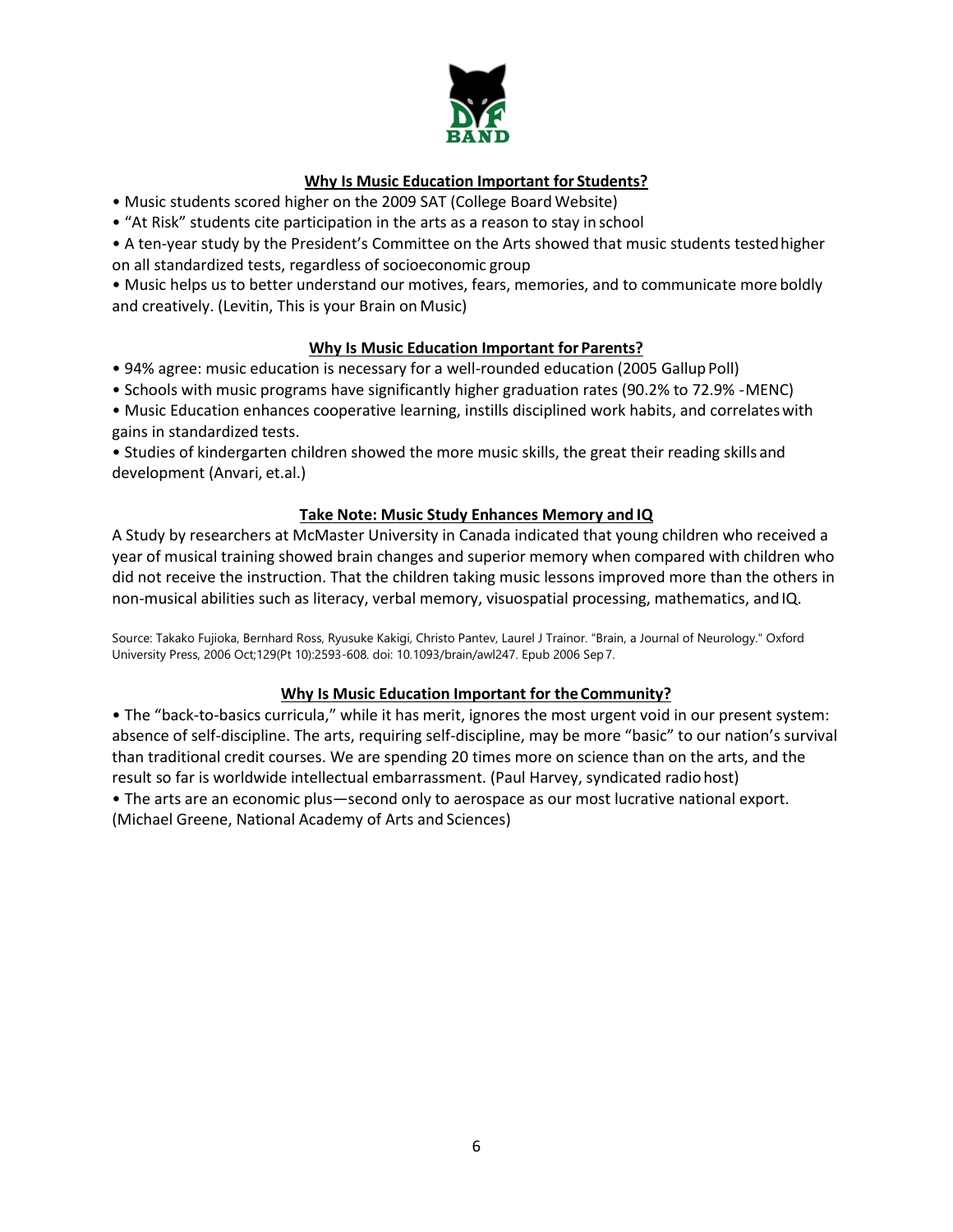

To be early, is to be on time To be on time, is to be late To be late, is to be left!

The nature of band requires that students be present at **ALL** rehearsals. *A student is expected to arrive 15 minutes prior to a rehearsal.* A student missing from the section or the marching band drill not only affects their individual performance, but those around them as well. It also creates a safety concern when students fall behind in learning drill for marching band. The policies stated below are to ensure the quality and safety of the Dutch Fork Band and its members.

# **Excused/Unexcused Absences**

The following are considered *Excused Absences*:

- Illness with a Doctor's or Parent Note
- Death in the Family
- Religious Holiday
- Pre-Arranged School Conflict. A school conflict may include but not limited to: club, varsity sport, or academic assistance. This system is subject to modification by the director.

The following are examples of, but not limited to *UnexcusedAbsences*:

- Work/Job
- Driver's Ed
- Babysitting
- Homework/Projects

One unexcused absence will result in the student being placed on probation status and loss of their marching privilege for one performance. One unexcused absence will also result in a lowering of the student's participation grade as stated in the grading policy. Students may release themselves of probation status by making up the time missed, and showing that the missed work has been made up.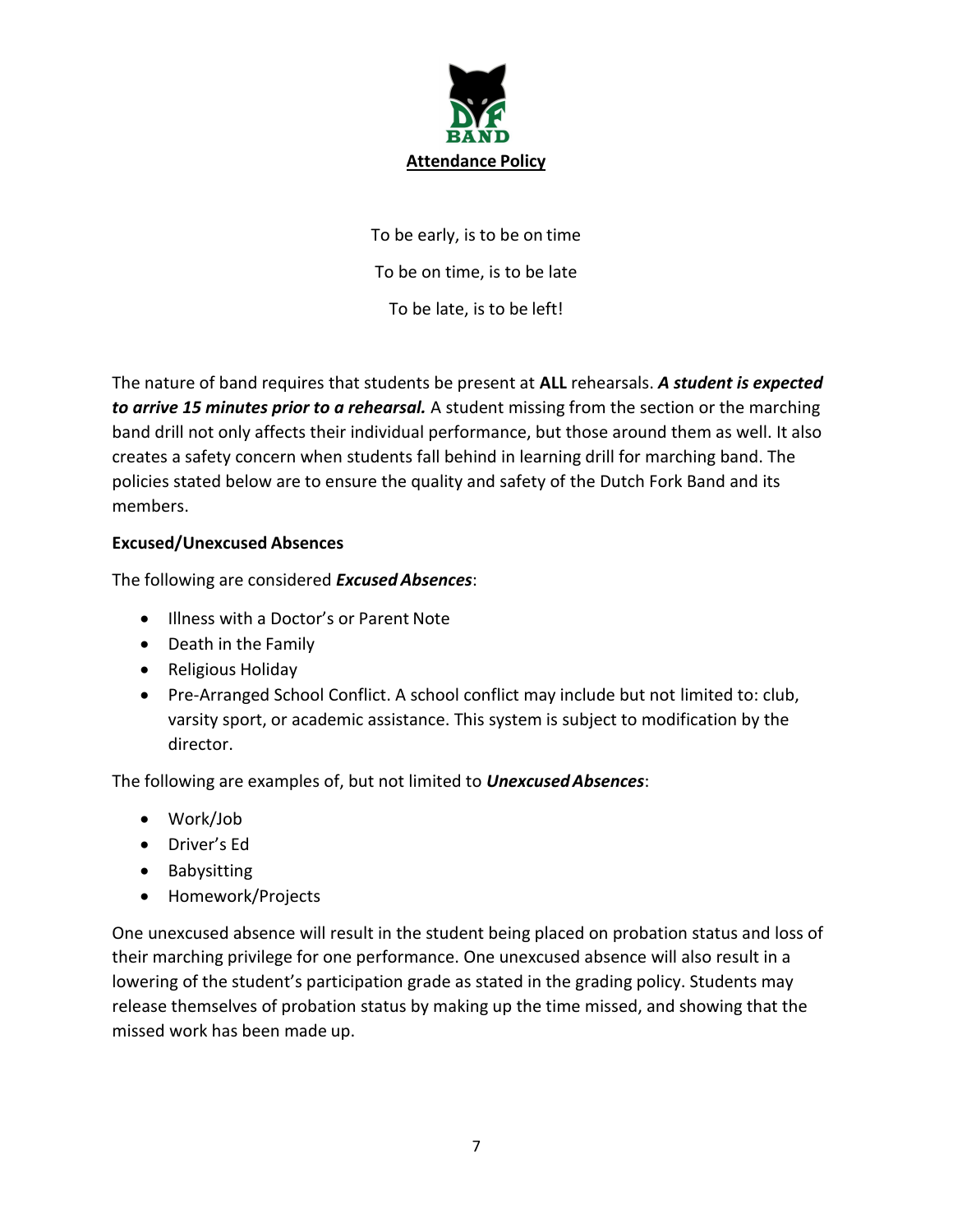

For **All** absences, the following procedures must be followed by all students and parents:

- Director must be notified by email or phone call *at least 24 hours inadvance*.
- For illness, a parent note or doctor's excuse must be submitted.
- Although cleared by the school office, absences from a band activity that same daymust be cleared with the director as well. Please call or email the director.
- In extreme cases, a phone message may be left on the band answering machine with a follow up personal call.
- Follow-up is the sole responsibility of thestudent.

# **Conflicts with Band**

Conflicts between band and other activities or events are the responsibility ofthe student. Rehearsal and performance schedules are given out in advance so that arrangements can be made. Students should not become involved with activities that may directly conflict with band activities. When outside activities create hardships concerning band, the student will need to consult with the director about possible alternatives. Students should have a calendar (or Google Calendar on their phone) and be aware of all band dates well ahead of schedule. It is the policy of the band to assist students when conflicts occur within the scope of the band policy. Students are reminded that band is a very demanding activity, and that involvement in outside activities should be limited to those that are compatible with the band schedule. **All conflicts with regard to performances must be worked out in favor of the student's responsibility to band. Work is not an excuse for missing any bandactivity.**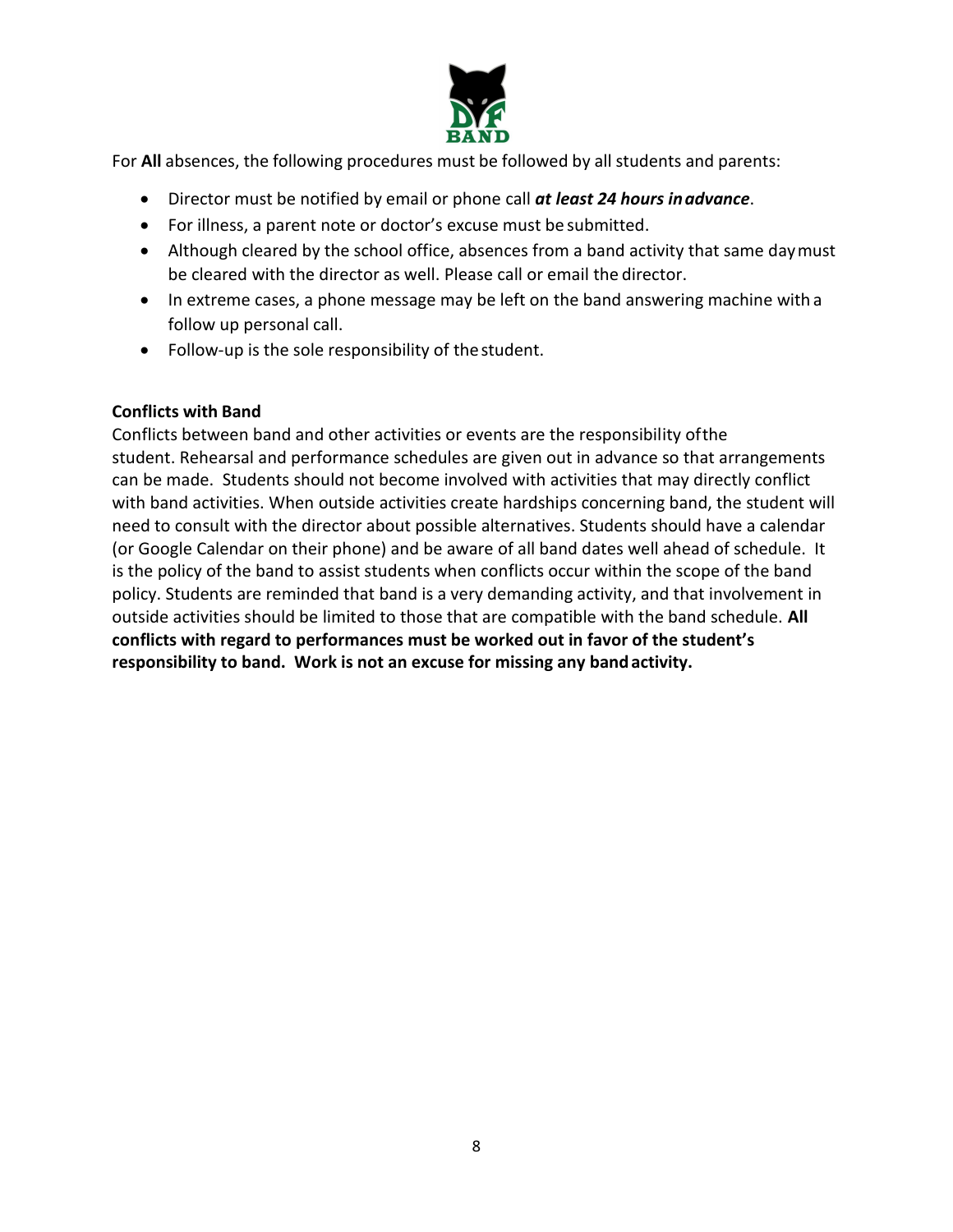# **DUTIES OF THE BAND MEMBER**

- Be on time to all rehearsals and performances. EARLY IS ON TIME ON TIME ISLATE.
- Upon entering the rehearsal setting, acquire your instrument and go directly to yourseat.
- When the director or staff member steps on the podium or asks for your attention,all talking should cease.
- Come to rehearsal with a GOOD ATTITUDE.
- There is no excess playing (i.e. horsing around on the instrument); only appropriate warmup material.
- Make a real effort to improve on a daily basis, and establish a good practice routine.
- At the end of rehearsal, put all materials in their proper place.
- Maintain a strong academic standing in all course work.
- Become responsible, and assume responsibility, for your own actions. Admit when you are wrong.
- Have a proper respect for yourself, your instrument, materials, your peers, staff members, and directors
- Read and play music with insight have musicalexpectations.

#### **THE IMPORTANCE OF ATTITUDE**

**The greatest single factor that will determine the success of any individual or organization is attitude.** The kind of person that you are is an individual choice, and how we feel about something is one of the few actual independent choices that we have in life. It takes intense dedication to reach goals. Students should learn to discipline themselves to practicing daily on fundamentals. The "right attitude" must be present along with sincerity, concentration, and dedication as the foundation. Such an attitude makes an artistic performance inevitable, and is the difference between a winning organization and a mediocre group. You who are in band are a favored few. The band can do much for you. Make the most of it in every rehearsal and performance.

#### **THE IMPORTANCE OF DISCIPLINE**

Because of the nature of the organization, band discipline must be strict. Band students and parents must believe in the ideals, principles, and philosophy of the organization. Each member must always be aware of good behavior, and think for himself/herself locally and nationally. Any misconduct casts a bad light on the school, community, and band program. Any member who discredits the organization by his/her conduct or actions in band, in another class, or on a trip, shall be subject to dismissal from the band program, or may lose a privilege within the program. This may include the chance to go on a spring trip. This decision will be solely at the director's discretion.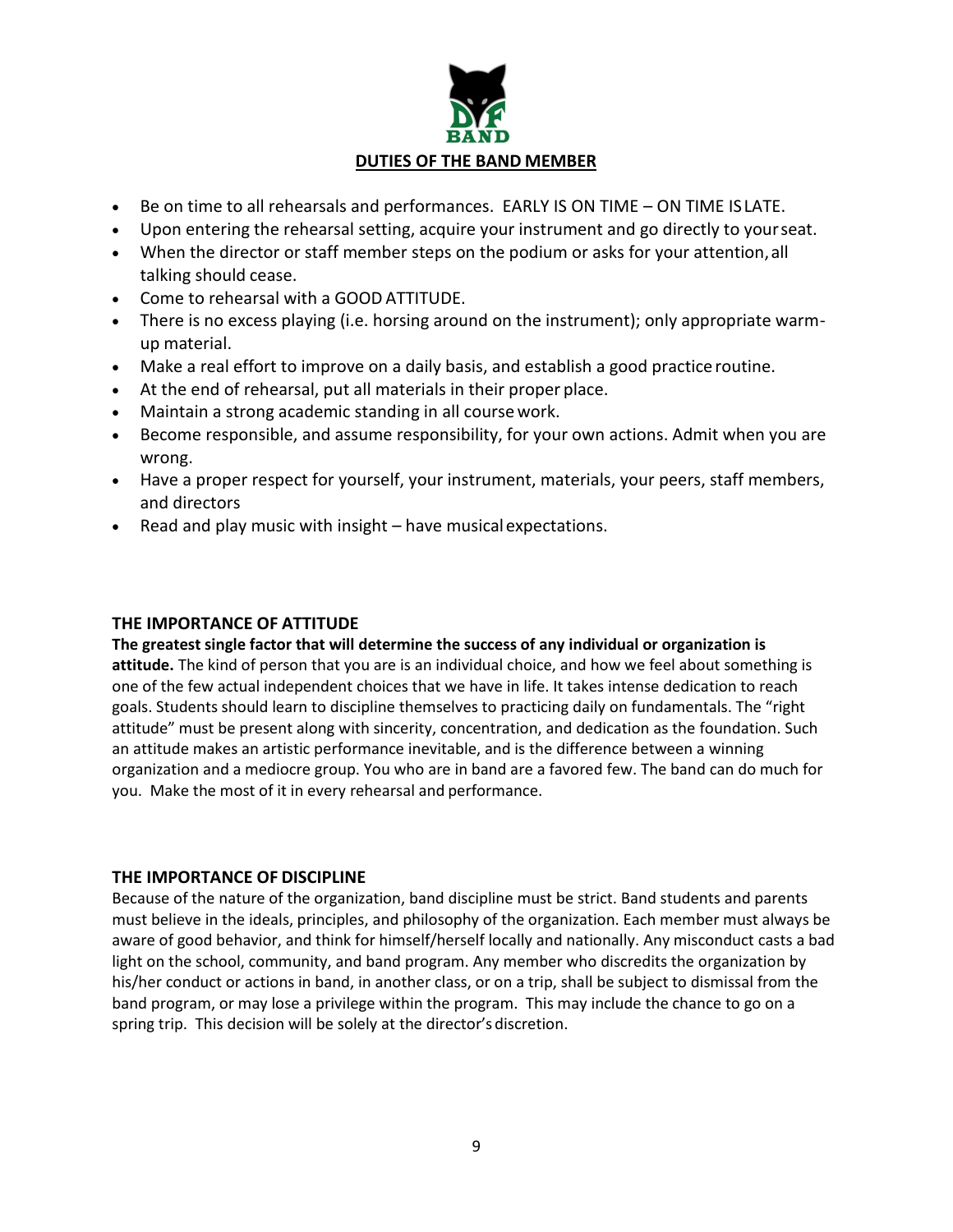

It is the responsibility of every parent and guardian to see that the policies outlined in the HANDBOOK are followed, and that the signature form is signed and returned. This states that you UNDERSTAND the policies as set within, and that any questions are to be addressed with the band director by making an appointment. Each parent IS responsible for the attendance of their child at all band functions. It is the responsibility of each parent to see that their child practices his/her instrument daily. The hands of the directors are tied without the help of parents.

# **HOW PARENTS CAN HELP**

When a "band question" arises, it is important that you get factual information before discussing it with others. We do more harm to ourselves, and the band family, when we talk about things that contain one or more "falsehoods" but consider them facts. If questions arise, it is important to remember this axiom: If it is a performance issue or anything dealing with the band proper, contact a director. If it is a fundraising question or anything dealing with parent volunteer issues, talk with the booster club president.

Here are a few other things parents can do to help:

- Show an interest in the music study of your child.
- Take woodwind instruments to the shop once a year formaintenance.
- Stay current on your "fair-share."
- Help the student keep a DAILY RECORD of practicing and come up with a reward systemfor DAILY practice.
- Find a quiet place where he/she can practice without interruption.
- Keep the instrument in good repair.
- Keep at least three reeds in the case.
- If your child is a brass player, ask them when the last they gave their horn a bath.
- Purchase a metronome and tuner!
- Be extra-careful with school-owned instruments. Repair costs arehigh!
- Teach your child to be prepared, and on time to, each rehearsal orlesson.
- Provide private instruction.
- Attend all important band activities, such as concerts, contests, booster meetings, and games.
- Buy your child a personal planner for marking important dates.
- Refer to the Handbook often.
- Notify the teacher if the student is to be absent for rehearsalsor lessons.
- If a student is absent, make sure that their folder gets to school (if they share it with someone).
- Visit rehearsals occasionally.
- Turn in fundraising money on time.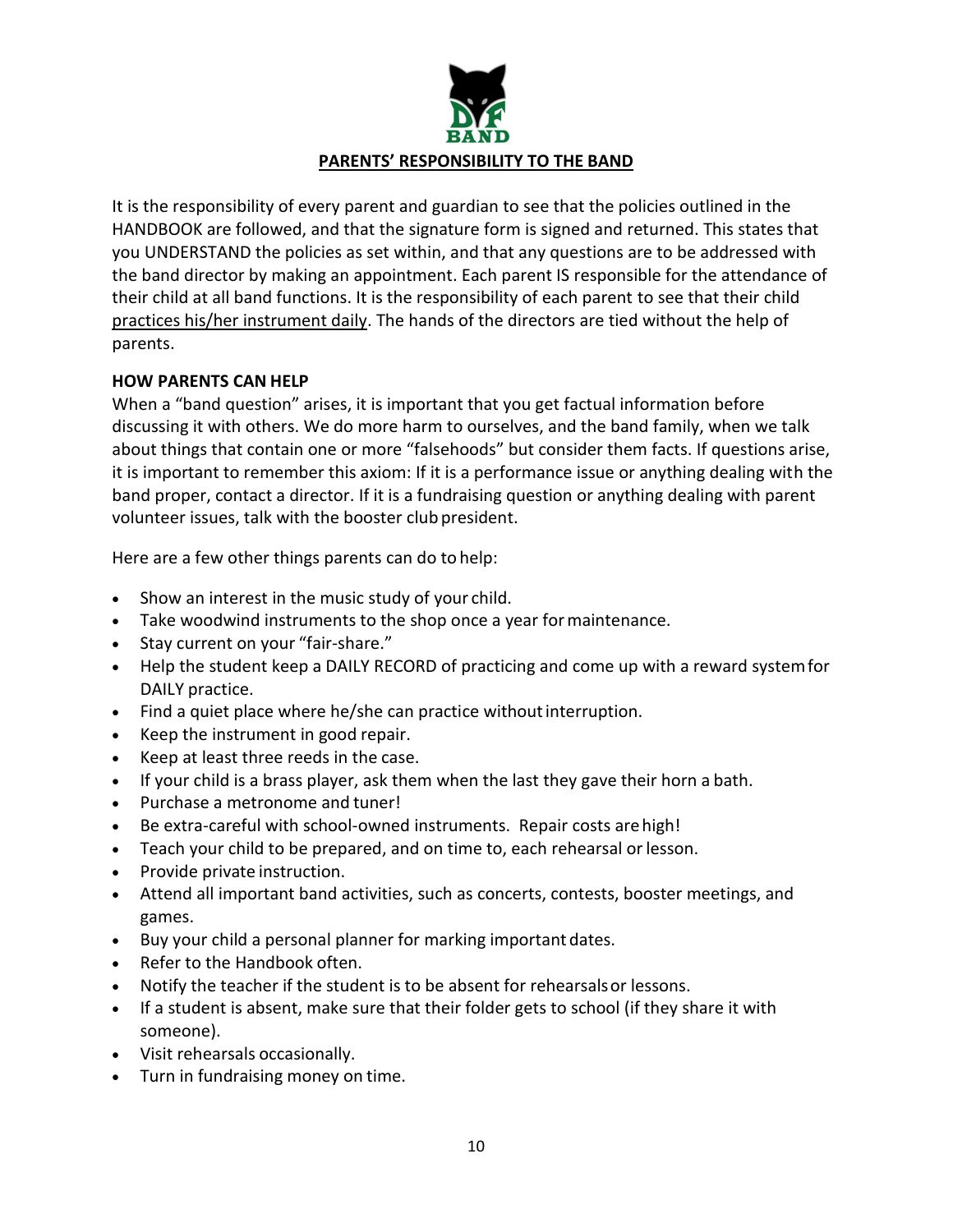

# **Marching Band**

Students should be in their attendance block before rehearsal begins. Students not in the attendance block at the beginning of rehearsal may receive a 10-point deduction from their marching band rehearsal grade. For all rehearsals, students must have:

- Proper school attire
- Tennis shoes, no sandals or open back shoes.
- Drill book (provided by the band)
- 1/2 Gallon Water Jug filled with Water. These may be purchased at major retailers such as Walmart or Target.
- Sunscreen
- Music
- Lyre/Flip Folder
- Instrument
- Pencil
- Chalk (provided by the band)

Failure to bring proper materials to a marching band rehearsal will result in a deduction of 10 points from a student's marching band grade (*This includes not bringing water to rehearsal!*)

#### **Marching Band Music Pass-Offs**

To pass-off assigned material, the player must successfully demonstrate to the director(s) or designated student assistant, his/her ability to perform the music. Every note and rhythm must be perfect, though standards will be adjusted to fit the level of the musician. Pass-offs will be assigned at the beginning of the season with due dates for each assignment. Students that pass-off their music will receive points for that pass-off assignment. Students that do not pass-off their music by the specified date may receive a 0 for that assignment. Pass-offs can be retaken as many times as necessary until the end of the 1st Quarter. **Students who do not pass off the necessary materials by the specified dates may be not be able to perform at the next football game halftime, or competition, at the discretion of the director.**  Show music must be passed-off to a section leader.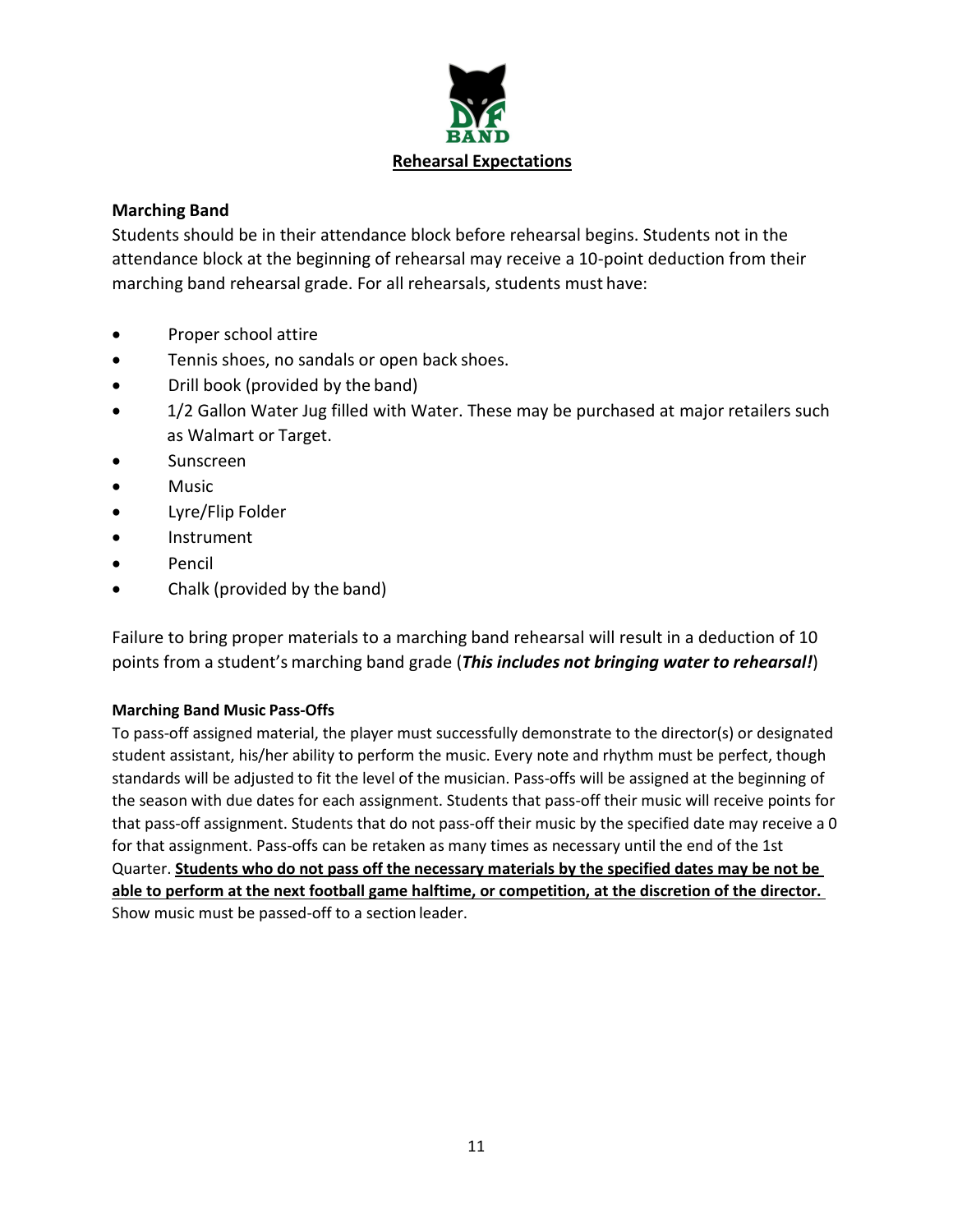

# **Concert Band, Symphonic Band, Symphonic Winds, and Jazz Ensemble**

For the concert season, student must be seated, with all materials needed, 3 minutes after the tardy bell. After 3 minutes, the director will step on the podium to begin rehearsal. All conversations must cease at this point.

Students must have the following items forrehearsal:

- A sharpened pencil
- Instrument
- One appropriate mute for your instrument
- Your music
- 1/2 or 1 inch folder with page protectors for music
- At least three reeds (clarinets and saxophones)
- Water bottles for trombonist
- At least two reeds (oboes and bassoons) and water canisters forsoaking

# **Percussion**

Students should enter the room and check the board for the instruments and music needed for class that day. Students will then set up required percussion instruments in a timelymanner. Students will have 4 minutes after the tardy bell to gather materials needed for class. After 4 minutes, the director will step on the podium to begin rehearsal. All conversations must cease at this point.

Students must have the following materials for class:

- A sharpened pencil
- Band binder containing music and handouts given out in class.
- A stick bag labeled with student's name containing the following:
	- o Snare drum sticks (Vic Firth SD-1 or similar concert band sticks) **labeled with the student's name.**
	- o Yarn Mallets **labeled with the student's name.**
	- o Rubber Mallets **labeled with the student's name.**

# **Restroom Breaks**

Students should visit the restroom between classes, not during instructional time. Students may ask to go during the first five minutes of class if the need arises. Unless there is a medical reason of which we need to be made aware, students should not ask to go to the restroom duringclass.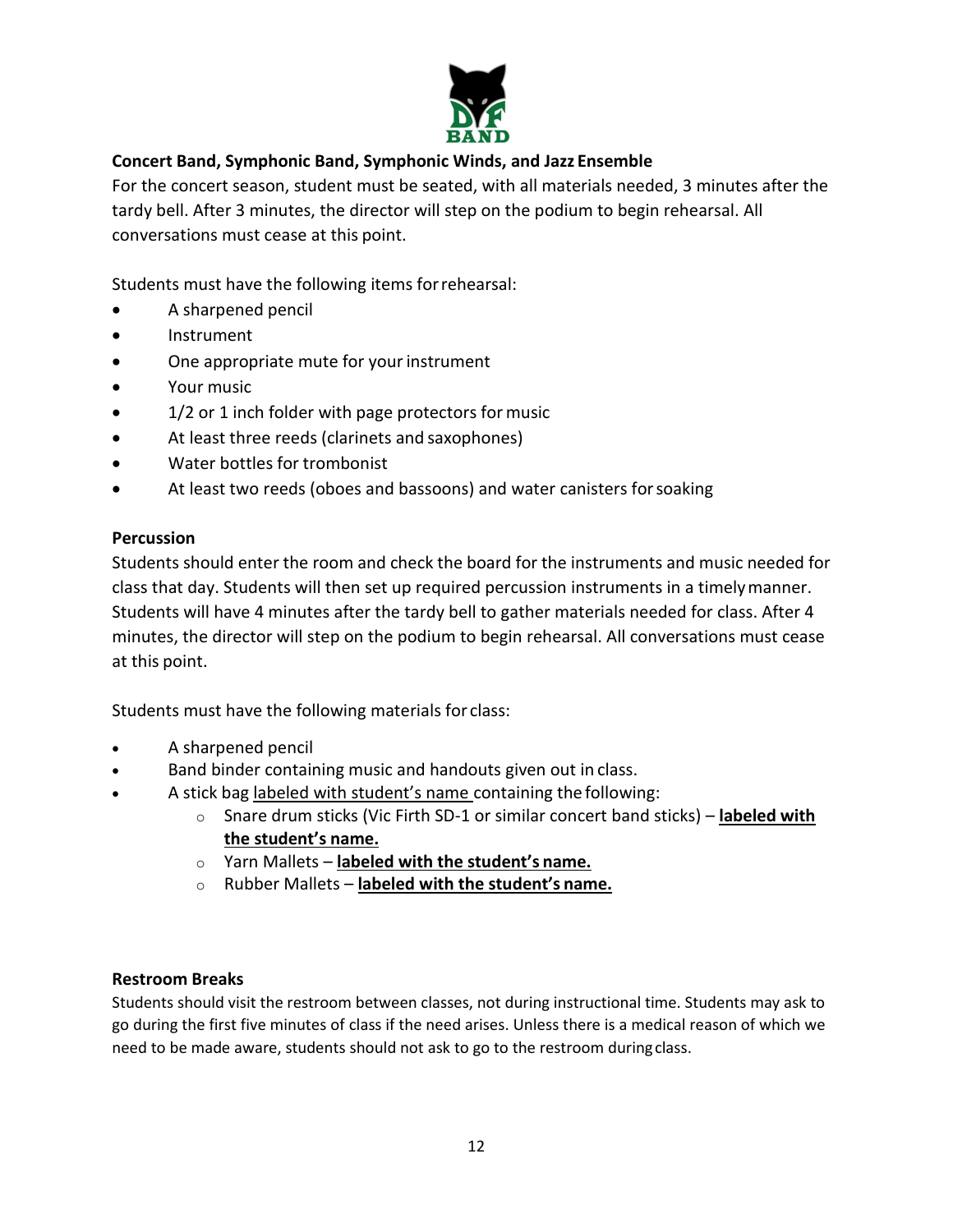

# **STUDENTS' RESPONSIBILITY TO THE BAND**

You have a great deal of responsibility as a member of this organization. It is essential that certain expectations be met, in coordination with the privileges, rewards, and duties ofthe band program. These responsibilities are:

# **TO OURSELVES**

YOU have the primary responsibility of developing your own abilities. The benefits of a good instrument and private instruction can never be underestimated. What you put into it is what you will get out of it. The director is ALWAYS available for your guidance and encouragement – just ask!

# **TO THE SCHOOL**

Dutch Fork High School and the Lexington-Richland 5 School District provides us with the resources for rehearsals, performances, and some equipment. The Band Booster Club also provides a support network, both financially and philosophically. We have the responsibility to provide the best possible service to our community.

# **TO MUSIC**

Music has always been a part of our culture. We must take what we have and use it for the betterment of that culture. No one expects virtuoso musicians, only your very best! The great composer Gustav Mahler once said that only 10% of a piece of music is on the page. If that is the case, then we as musicians have the duty of creating and producing the other 90%. The joy of music is not in everything that is apparent. It must be discovered and created.

# **TO EACH OTHER**

We must always do what is best for the WELFARE of the group. There can be no selfish acts solely for the benefit of the individual. Respect each other. If there are conflicts, find a way to resolve them. Never insult another band member's integrity. The word "band" means that we are banded together and that there is no separation. Sometimes, *the needs of the many outweigh the needs of the few.*

# **Talking Policy**

There will be no tolerance for talking during a rehearsal. With over 100 students receiving instruction at one time, abiding by the policy becomes essential for the students' and band 's success. Our time is very valuable and cannot be sacrificed redirecting disruptive behavior. Excessive talking during a rehearsal will result in the MBI process as stated in the Student Handbook.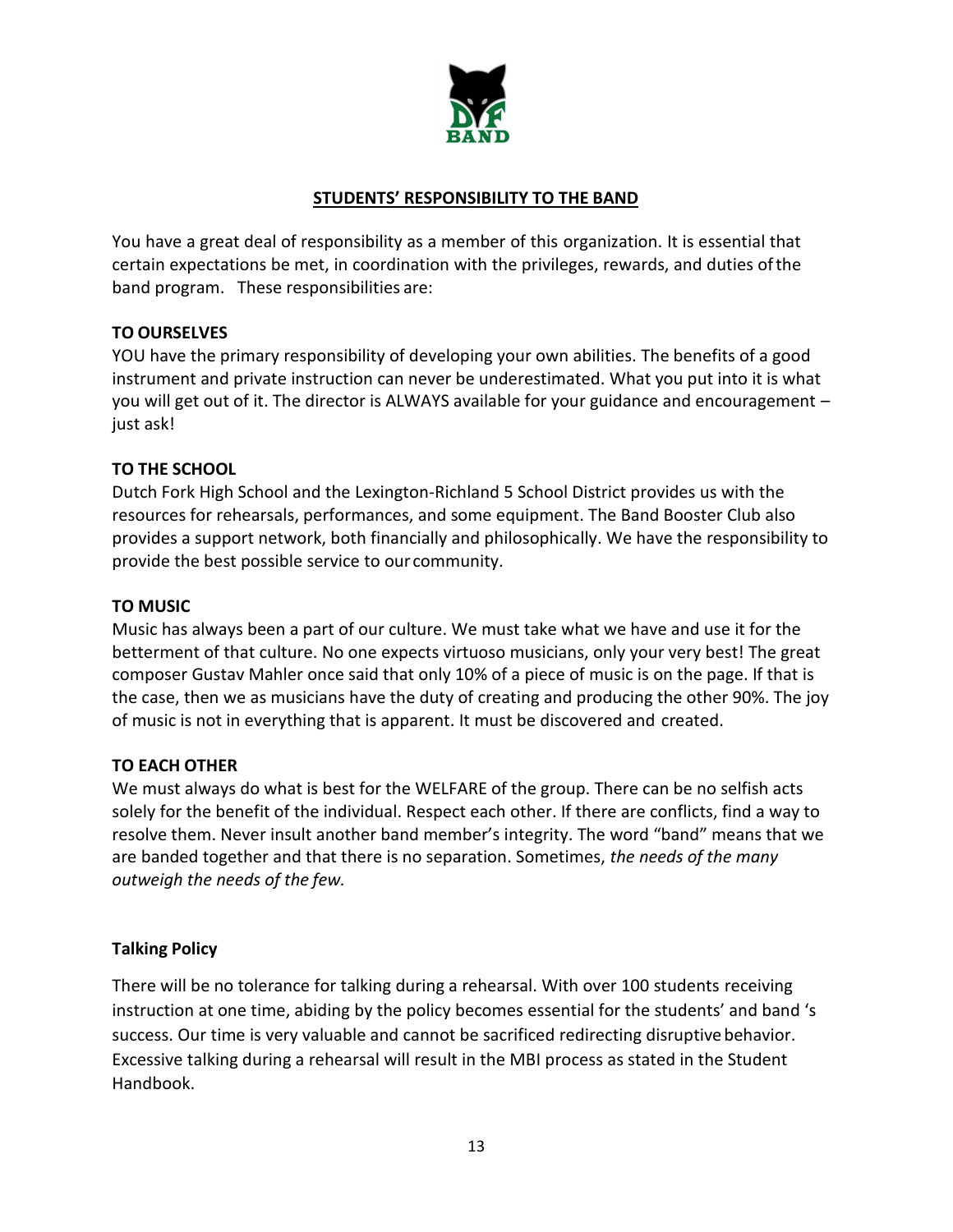

- Students are to adhere to all polices in the DFHS Student Handbook and DisciplineCode.
- Students are expected to treat every member, director, staff member, and clinician with the highest level of respect and courtesy and act in a supportive and positive spirit when partaking in activities associated with the DFHS Band.
- Students are to refrain from any negative or nonverbal action that reflects poorly on the DFHS band program. This applies to the internet and social media as well. Remember, the reflections and attitudes of one person affect the entire group's image within the community.
- Cell phones are not permitted during the school day, rehearsals, or performances. Cell phones will be confiscated and kept until the conclusion of rehearsal and/or handed over to an administrator, should the violation repeat itself.
- **Shoes and socks must be worn at alltimes.**
- **Chewing gum is not permitted during a rehearsal or in the band room**.
- A band member must respect his/her uniform and wear it properly at alltimes.
- **Food and drink are not permitted in the band room**.
- *Littering will not be tolerated in the band room. Students are expected to maintain a clean environment in facilities and during travel and "leave it better then you leftit."*
- **No hats or sunglasses inside the building**.
- The Band Room is not an activity center and therefore, outdoor activities should be kept outdoors.
- Any degrading verbiage, profanity, obscene gestures, or any negative action (including, but not limited to hazing or harassment) will not be tolerated, and will be cause for student to be dismissed from a rehearsal, performance or the band program.
- Be in your seat, warmed up, and ready to begin on time.
- Respect authority and others, including their personal property.
- A band member will wear no jewelry while in uniform; civilian clothes must be tasteful*.* Only watches will be permitted with the summer uniform.
- Drinking, smoking, and drugs are STRICTLY PROHIBITED. *All District policies regarding such are in force during any band activity.*
- Students are required to remain with the band after games and will be dismissed as a group.
- Young adults shall not damage property or equipment. Any vandalism to instruments or the room will be paid for by the perpetrator.
- Fundraising materials will be collected by the Dutch Fork Band Boosters. All money will be placed in the lockbox located outside of the band office.
- Original music will be housed in the music library. It is the student's responsibility to make sure that music gets to class and originals are not taken from the band room. Perpetual problems with not having music will result in an appropriate consequence.
- Students may practice in the band room before school, after school, and during Fox Focus, only if director(s) are present. Students must ask to use practice rooms. They are first come, first served. Students may lose this privilege at the discretion of the directors.
- Students are not allowed in the music library.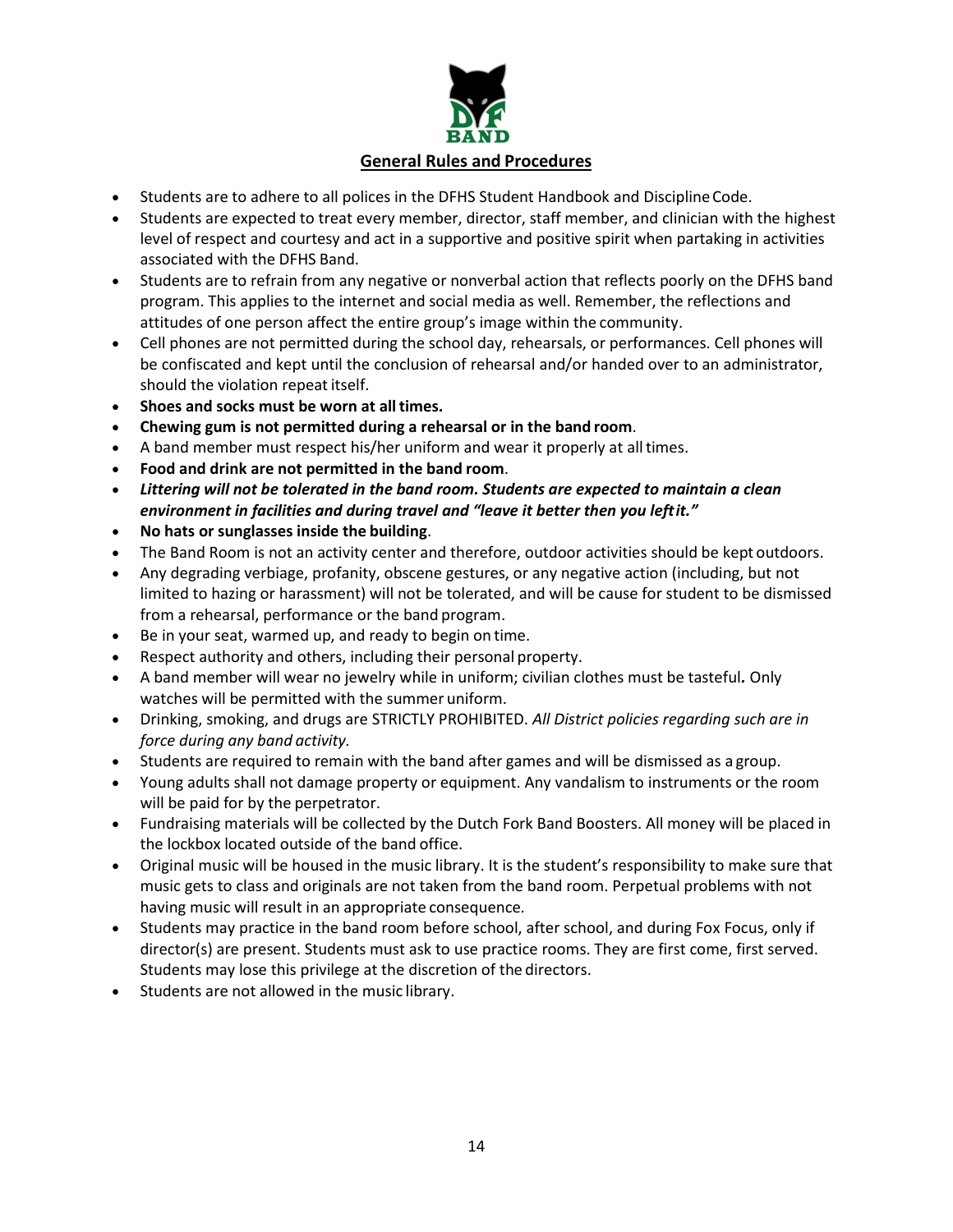

## **BAND TRAVELING**

- Students must follow all rules dictated by the bus driver.
- **If a conversation can be heard in the front of the bus, it is TOOLOUD!**
- There will be no hanging out, or talking out, of bus windows.
- Bluetooth Speakers or noise making devices are not to be used on the bus. Use of devices may result in confiscation by the director, staff member or adult chaperone. Students may use headphones for listening to music, per District policy
- Please lower the volume level considerably when crossing railroad tracks, entering towns, or stadiums. This is for your safety, is courteous to the bus driver, and an act of class!
- Please keep the bus clean; pick up after yourselves and always thank thechaperones and driver!

# **HOTEL SITUATIONS**

- Parents and students will be responsible for paying any unexpected incurred charges.
- There will be no one of the opposite sex in your room, unless accompanied by a chaperone, per District policy.
- Please refrain from playing instruments in the room.
- All school rules will be enforced on trips.
- All students should realize that any personal desires or uniqueness may have to be put aside for the duration of the trip in order to facilitate large group control and management.
- No one is to leave the hotel alone. Any student found leaving the premises without permission will have a severe consequence.
- Profanity is not a part of our organization! Make sure your language is not offensive.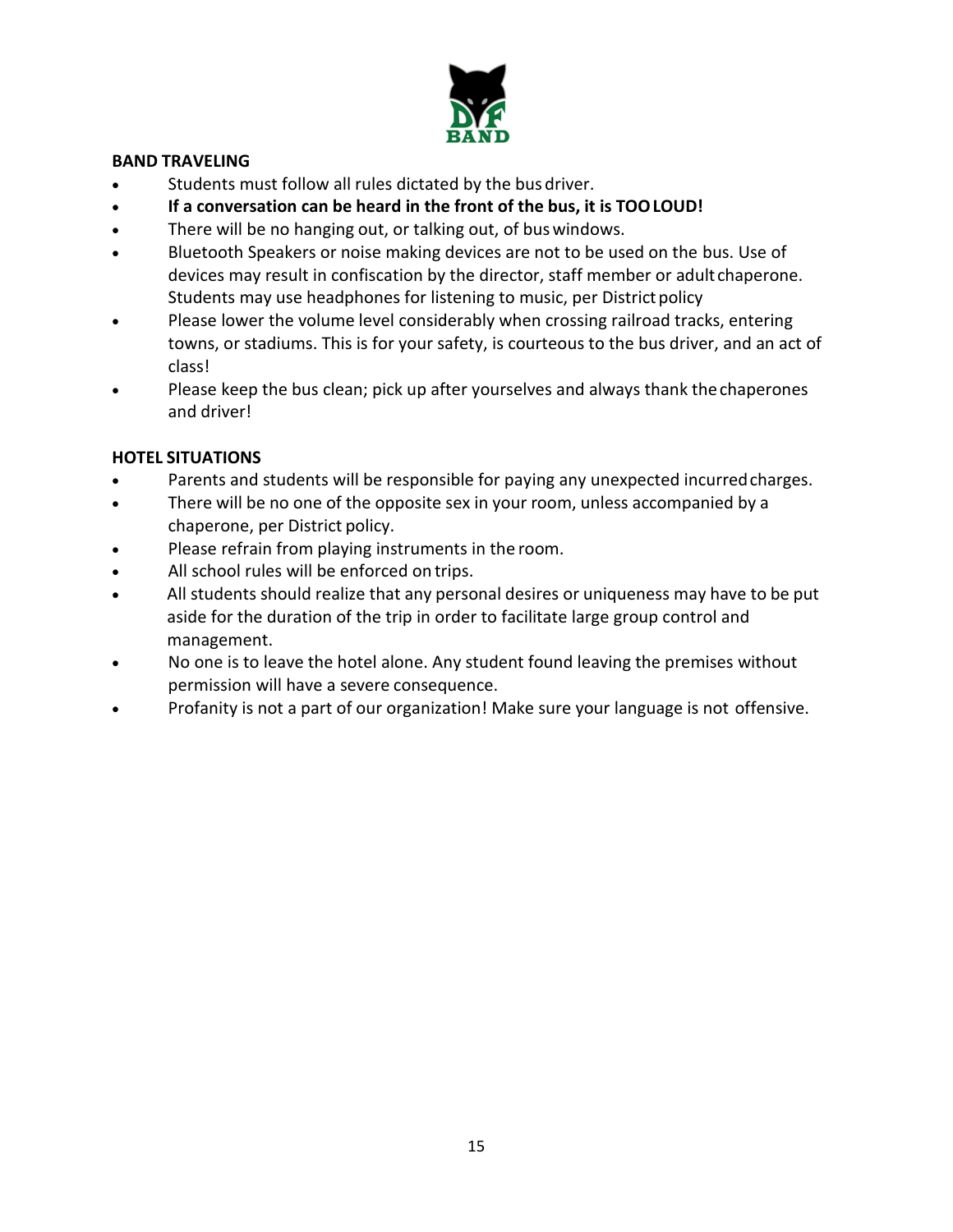

#### **CAMP**

Held during the last full week in July and the first week in August. Pre-camp starts with rookies and student leaders; everyone else is added by midweek. Full camp is from 8AM - 8PM and is taught by the Dutch Fork director(s), camp staff, and student leadership. Camp is required of all students participating in marching band. Approximately seven weeks of normal rehearsal time is crammed into camp, so attendance is a must, and required! Parent volunteers will be available to help out with whatever needs that may arise. Camp will end at the conclusion of the exhibition on the final day.

#### **PRACTICE**

Students are expected to attend all rehearsals and performances. If there is a situation that will prevent this, **contact must be made with the director beforehand**. After-school rehearsals will be on Mondays, Tuesdays, and Thursdays from 4:15 to 6:45. Additional rehearsals on contest days are on the calendar. **If a student is absent from school on the day of an after-school rehearsal, someone must contact the Director at the band office.**

#### **ALTERNATES**

One of the most important members of the marching band is the alternate. Due to extreme growth, absences of others, and the necessity to write marching band drill early in the year for a set number, it is necessary to have both "shadows" and alternates. Alternate members must be enthusiastic and willing to learn new material at a rapid pace. Alternates and shadows are critical to our success!!! Alternates will participate in marching fundamentals and warm-up time on their assigned days. A separate alternate schedule will be adhered to in order to cut down on idle time. The following policy will be used:

For "shadows," the marching routine will be written for a set number of positions. Two members will learn certain spots and WILL ROTATE. Spot assignments will be assigned by the director based on the spring auditions, marching fundamentals, attendance, preparation, attitude, behavior and music passoffs. All alternates and shadows will participate in full-band activities for pregame, in the stands, parades, homecoming, and band night. Alternates and shadows will travel tocompetitions.

#### **FOOTBALL GAMES**

- Report time for all games will be announced on Thursday prior to the game.
- Students should wear the full uniform. It is ALL or NOTHING.
- Band members must be immediately ready to play when the director or drum major asks. Pay attention to drum majors and sections leaders for visual cues and standstunes.
- For home games, students will be dismissed following the announcements in the band room. **For away games, students may ride home with PARENTS ONLY. A note or email must be sent to Mr. Ley prior to leaving for the away game. Parents must meet with the director at dismissal time with their child.**
- **When marching to and from the stadium, the band will remain at ATTENTION. When you have class IT SHOWS – when you don't, IT SHOUTS!**
- Only uniformed band members are allowed in the band section.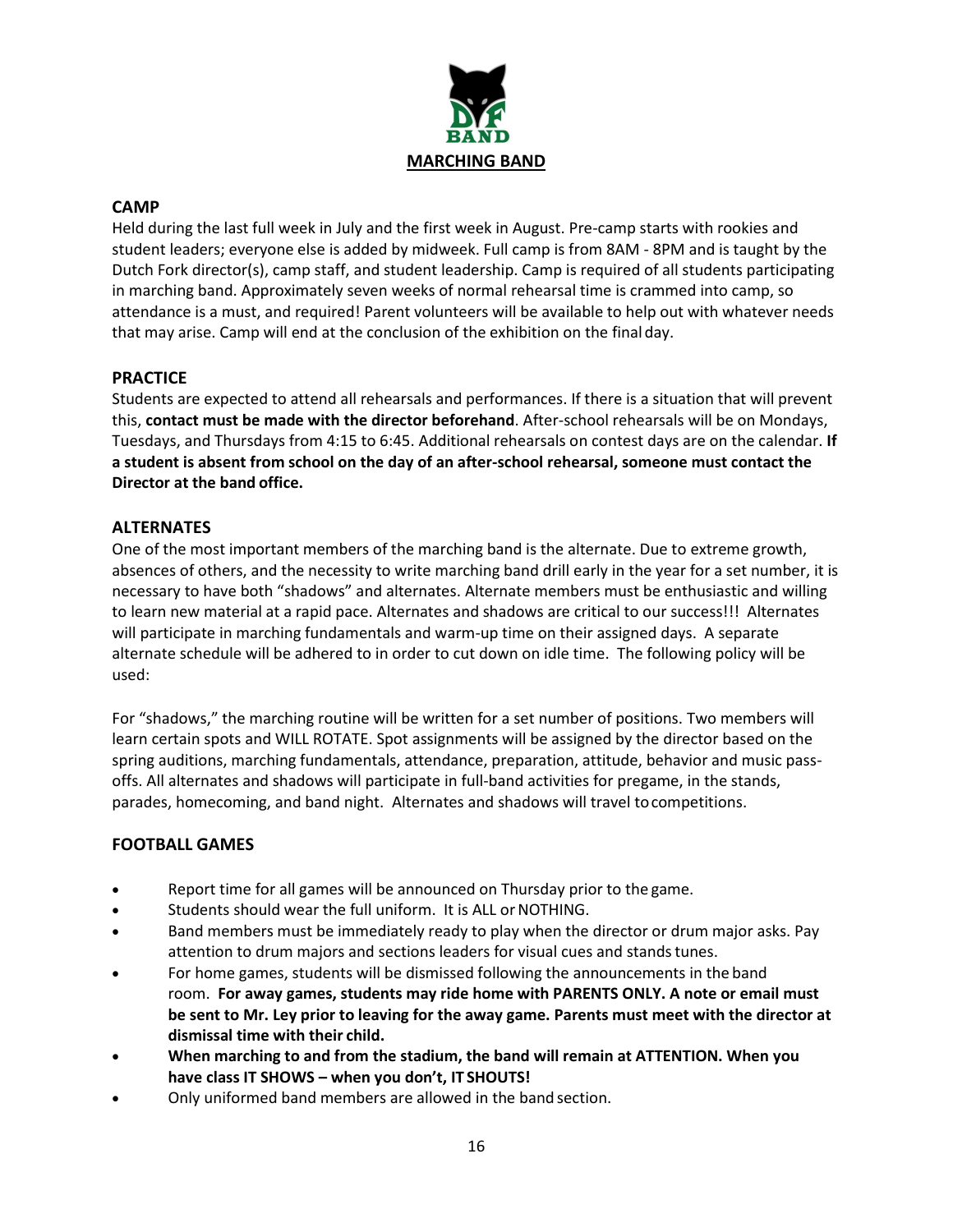

- All members are to remain in their "section." Any stands "cheers" will not be played unless rehearsed and approved by the director.
- There will be no playing of other individual's instruments or random on one's instrument. Everyone plays together, at once, all the time.
- Cell phones must not be used at any time during the game. Attempted use will result in the confiscation of the device.
- There will be no eating or drinking in the stands. The band will have the third quarter to visit the Snack Shack and must be back in their seats for the downbeat at the beginning of the fourth quarter.
- If a student must leave the band section, another student must accompany him/her and both must have permission from the director.
- No visitors are allowed in the band area. If a parent needs to contact a student, they must come to the front and ask the director first. No alumni or other students may sit with the band at any point during the game.
- Be supportive, attentive and silent during other band's performances. Avoid negative comments or verbal/visual criticism. PEOPLE REALLY NOTICE!

#### **AWAY GAMES**

There are a few away football games that the band has been asked to attend. For away games, we will use a pep band. *All students in the marching band are required to sign up for at least one away game.* Away games will be graded under performance grades.

#### **COMPETITIONS**

Competitions are special events where we get to perform for a sophisticated audience and very competent judges. WE ARE THERE TO DO OUR BEST – NOT TO WIN!! If we do our best, then everything will take care of itself. Specific information is given prior to competitions as to directions, departure and anticipated return time. All parents are encouraged to attend competitions and support the band. Students will call from the bus twenty minutes prior to arrival back to Dutch Fork High School. **Parents, PLEASE COME IMMEDIATELY when called.** We will clap and show appreciation for all performers. It takes an exceptional performer to see the greatness in others. It takes nothing tocriticize.

#### **Grades for Competitions**

Students that do not have a C average or above in all their classes will not be allowed to perform with the band on competition days. These students are still expected to be at these competitions regardless of grades, and will still receive a performance grade for that performance. Students who have below a C average are expected to go to academic assistance for help in their classes. Students that use academic assistance in order to bring grades up above a C average will be excused from marching rehearsal. Students must let the director know prior to beginning of rehearsal that they are going to academic assistance.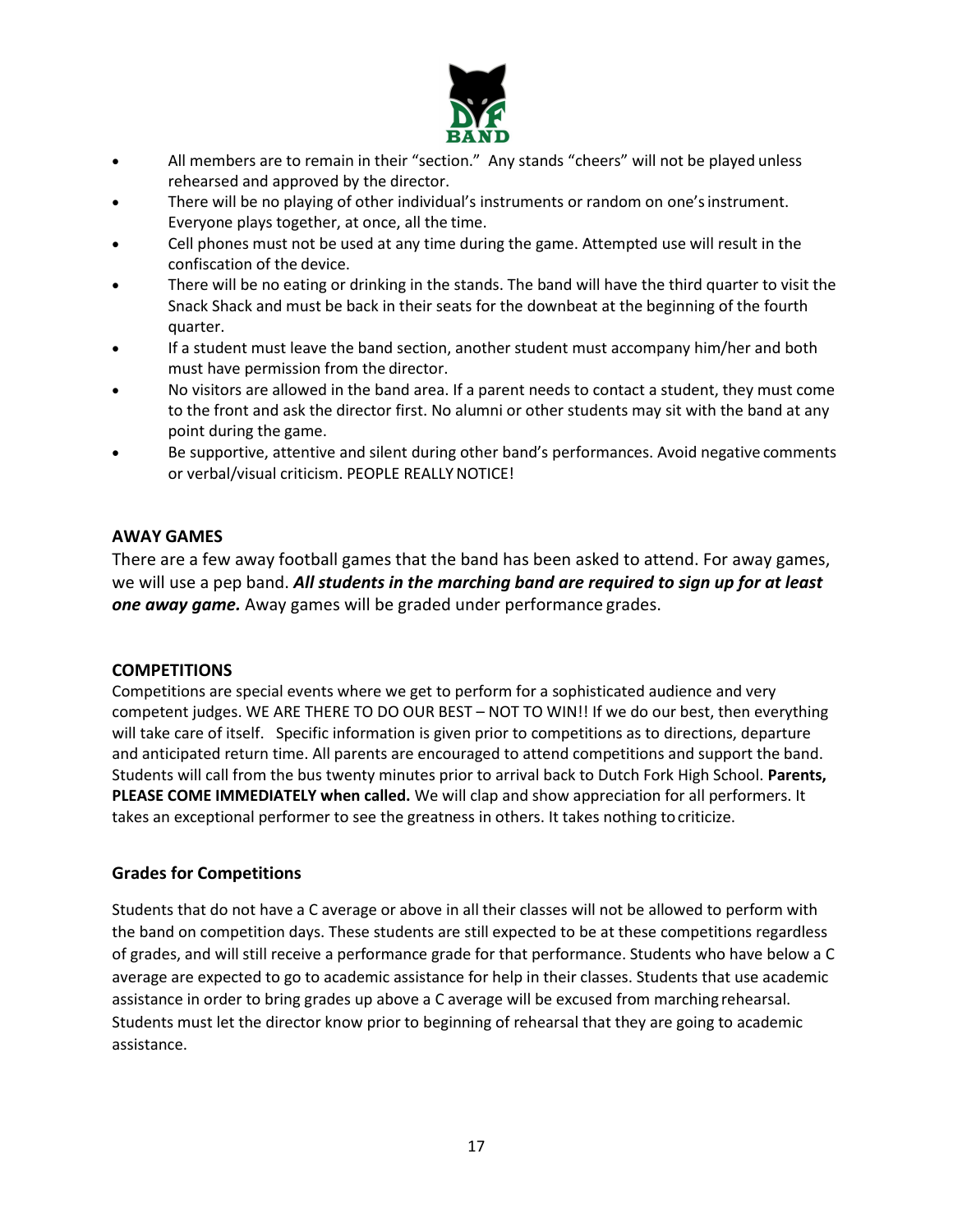

As members of the Dutch Fork Band, we represent the Dutch Fork Band program, Dutch Fork High School, and Lexington-Richland 5. We must remember that we are an ensemble, a team, and a public figure. The policies below are to ensure that all members of the Dutch Fork Band act and appear uniformly with professionalism, class, and respect at alltimes.

# **Uniform Care and Inspection**

It is imperative that we are all dressed appropriately and look "uniform," like one ensemble. Prior to departure for a performance, students must pass a uniform inspection. In order to perform, students must be in complete uniform for both concert and marching performances. Students who do not pass a uniform inspection may be subject to dismissal from that performance and a deduction from a student's performance grade at the discretion of the director.

# **Concert Band, Symphonic Band, and Jazz EnsembleUniform**

Students should arrive to all evening concerts and Concert Performance Assessment dressed in their concert uniform. The uniform for Concert Band and Symphonic Band members includes the following items:

- Black dress pants. Ladies may wear a black skirt that is at the appropriatelength.
- Black Belt
- White dress shirt. Must have a collar for gentlemen and must be tucked in. Ladies also have the option to wear a black dress shirt.
- Tall black Socks (no other colors or ankle socks)
- Black or brown dress shoes (no tennis shoes)
- Black tie or black bowtie (optional for gentlemen)

# **Symphonic Winds**

The uniform for the Symphonic Winds will consist of black tuxedo for gentlemen, and long black dress for ladies. This uniform will be checked out to the student to use during the school year. Students will be fitted for their concert uniform during class. This will be worn for all evening concerts, Concert Performance Assessment, Graduation, as well as any additional performances.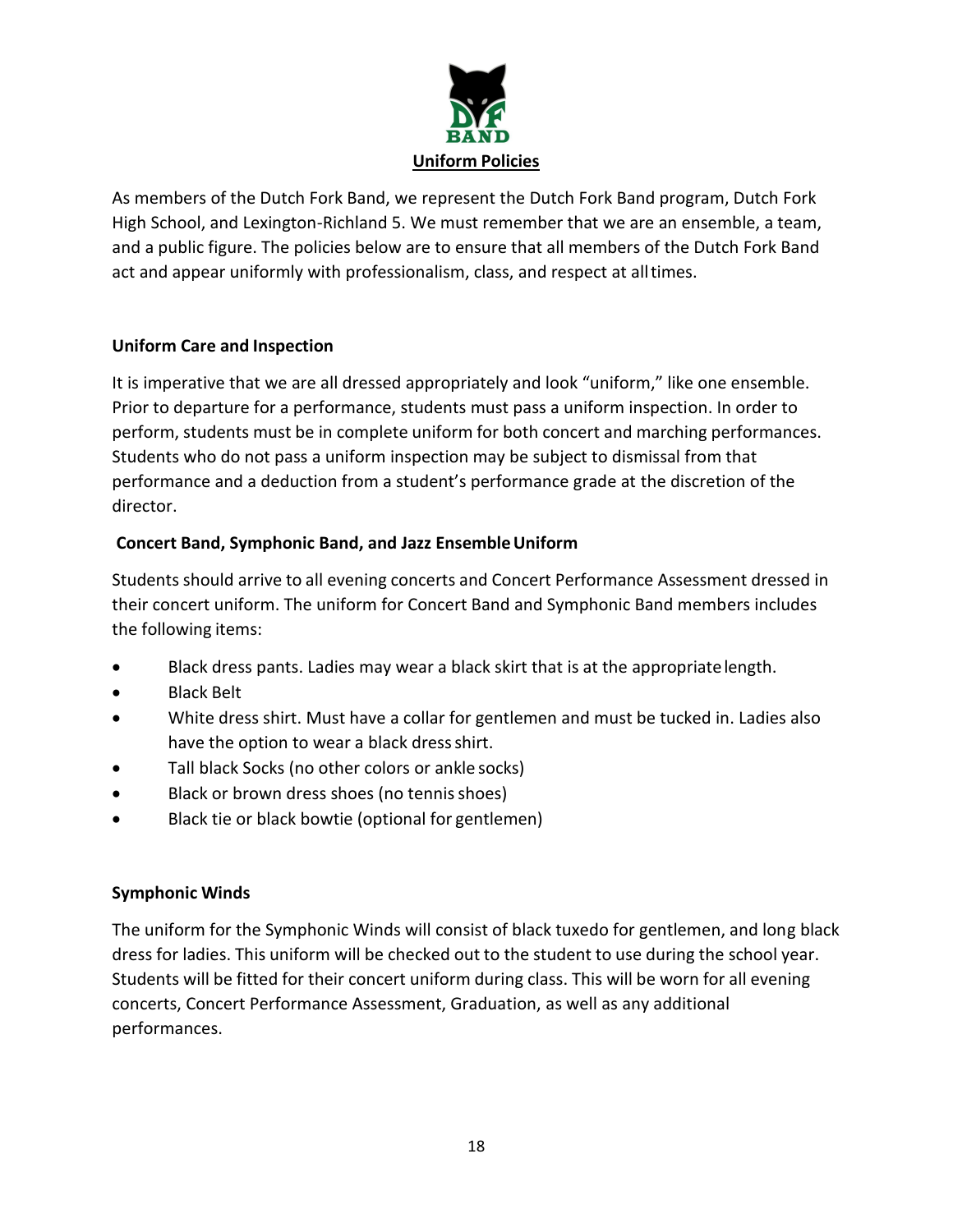

# **Summer Uniform**

The summer uniform will be worn during Home and Away Football games as well as parades and exhibitions. The summer uniform includes the followingitems:

- Khaki Shorts (must be appropriate length and follow dress code as stated in the student handbook)
- Brown or Black Belt
- Predominately White Tennis Shoes
- Summer Uniform Shirt (Provided by the band). Shirts must be tucked in at alltimes.

# **Marching Uniform**

Students should arrive to all marching band competition days and Saturday rehearsals intheir current year show shirt, athletic shorts (provided by the band), tall black socks, tennis shoes. The marching uniform is provided by the band.

The marching band uniform includes the following items:

- Black Marching Shoes (polished and shined)
- Tall Blacks (no other colors or ankle socks)
- Current year show T-shirt. Other shirts will not be accepted.
- Jacket
- Bibbers (at required length)
- Shako
- Black gloves. Woodwind players must have cut gloves prior to putting onuniform
- **No jewelry, earrings, watches, wristbands including but not limited to those onhands, ears, neck, lips, or skin.**
- All hair must be away from the face and off the neck. For girls, hair must be up and tucked into a tight bun with hair away from the face and pinned on the top or back, so it is away from the neckline. For boys, all hair must be away from the neckline and face. Those with longer hair need to have it up in a tight bun pinned back on the top and back.
- Gauntlets (to be worn at all times unless instructed by the director)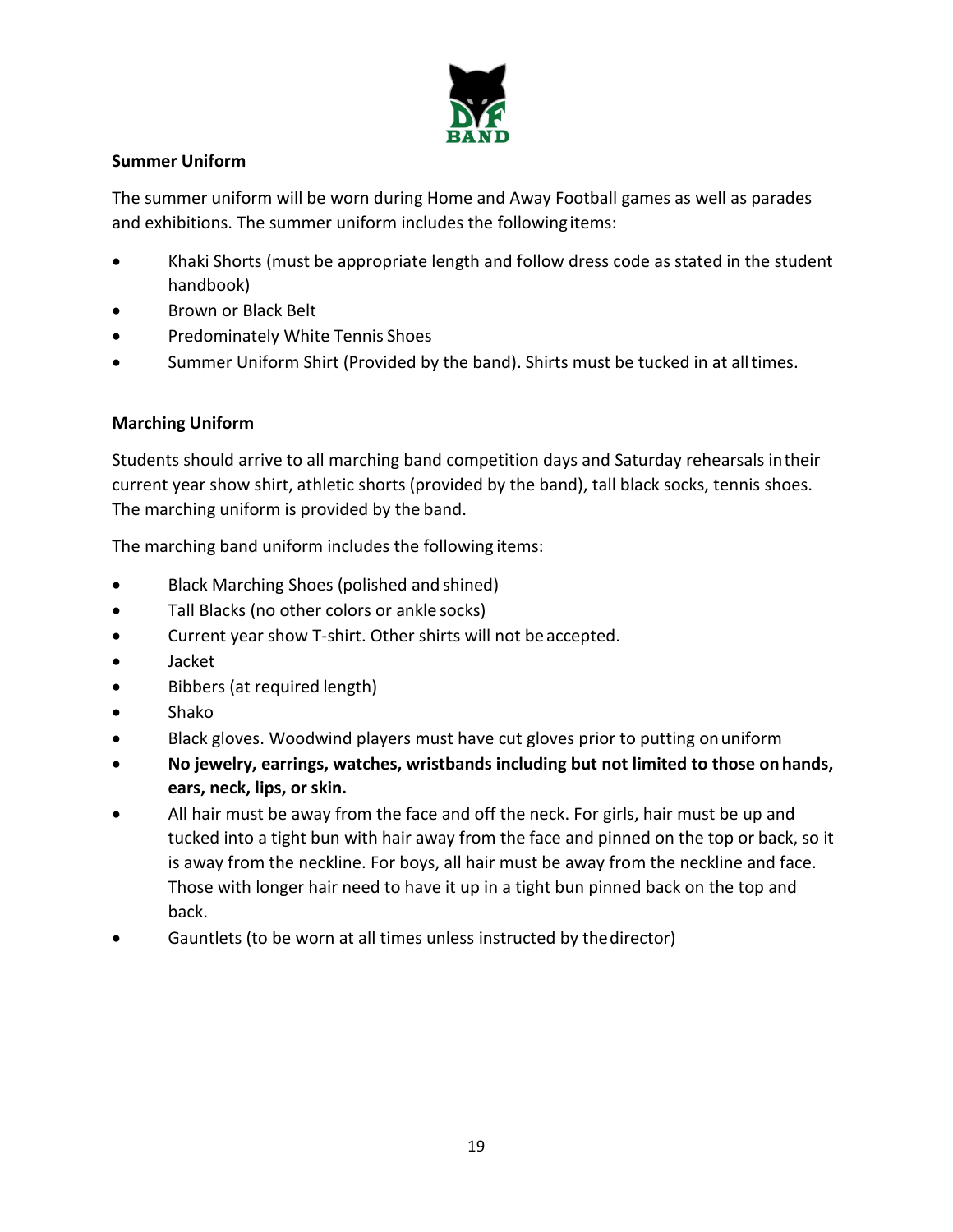

Band uniforms are quite expensive - the parts with their approximate prices are listed below. Each band member will have his or her own unique number marked on all uniform parts and these will be kept at school. IT IS YOUR RESPONSIBILITY TO SEE THAT YOUHAVE EVERYTHING IN YOUR GARMENT BAG AFTER EACHUSE. Band members will be charged for any lost parts at the end of the season.

Gloves may be kept in the garment bag, but NO shoes, socks or other clothing may be left in the bags. Any socks found will be thrown out, and any shoes or other clothes found in garment bags will be put out in the band room. **PUT YOURNAME IN YOUR SHOES AS SOON AS YOU GET THEM AND YOU'RE SURE THEY FIT**. Every year band members 'lose' shoes because they are not labeled and someone elsetakes them.

If you lose gauntlets or some other accessory, **please tell us right away** so we can start looking forthem – they usually show up in someone else's garment bag. Remember – each item has YOUR number on it. If you lose some uniform part and take someone else's, we'll know immediately. We will take care of cleaning the uniforms periodically. **Normal wear and tear is expected but if uniform parts are damaged through abuse or neglect, or if any items are lost and don't turn up, the band member's account will be charged the replacement cost.**

For each game and competition, you must bring your band t-shirt – clean and unwrinkled – as well as your marching shoes and black socks. We will check uniform bags before all away trips. **IF THE BAND MEMBER DOES NOT HAVE SHOES, SOCKS, GLOVES, AND THE T-SHIRT HE OR SHE WILL HAVE TO ARRANGE FOR THEM TOBE DELIVERED TO SCHOOL IMMEDIATELY SO THAT THERE ARE NO DELAYS LOADING THE UNIFORM TRAILER.** We **DONOT** have extra socks or shoes to lend. If you forget yours, it is your responsibility to rectify the situation.

At the end of **EVERY** game and competition, members will turn in their uniforms, neatly hung and ready for transport and storage. Plan your schedule to allow for this few extra minutes. We will checkuniforms as quickly as possible, but **YOU** can make the whole process go faster by doing the job right the first time. Uniform volunteers will be happy to show you the proper way to hang up your uniform is you need help. Each member is responsible for turning in his or her own uniform personally. **Band members are not allowed to turn in any uniform but their own. Every person is responsible for his or her own uniform.**

| Coat                           | \$115 | <b>Black bibbers</b> | \$60 |
|--------------------------------|-------|----------------------|------|
| Gauntlets                      | \$35  | Garment bag          | \$20 |
| Hat Box                        | \$10  | Hat                  | \$30 |
|                                |       | Plume                | \$17 |
| \$287.00<br><b>GRAND TOTAL</b> |       |                      |      |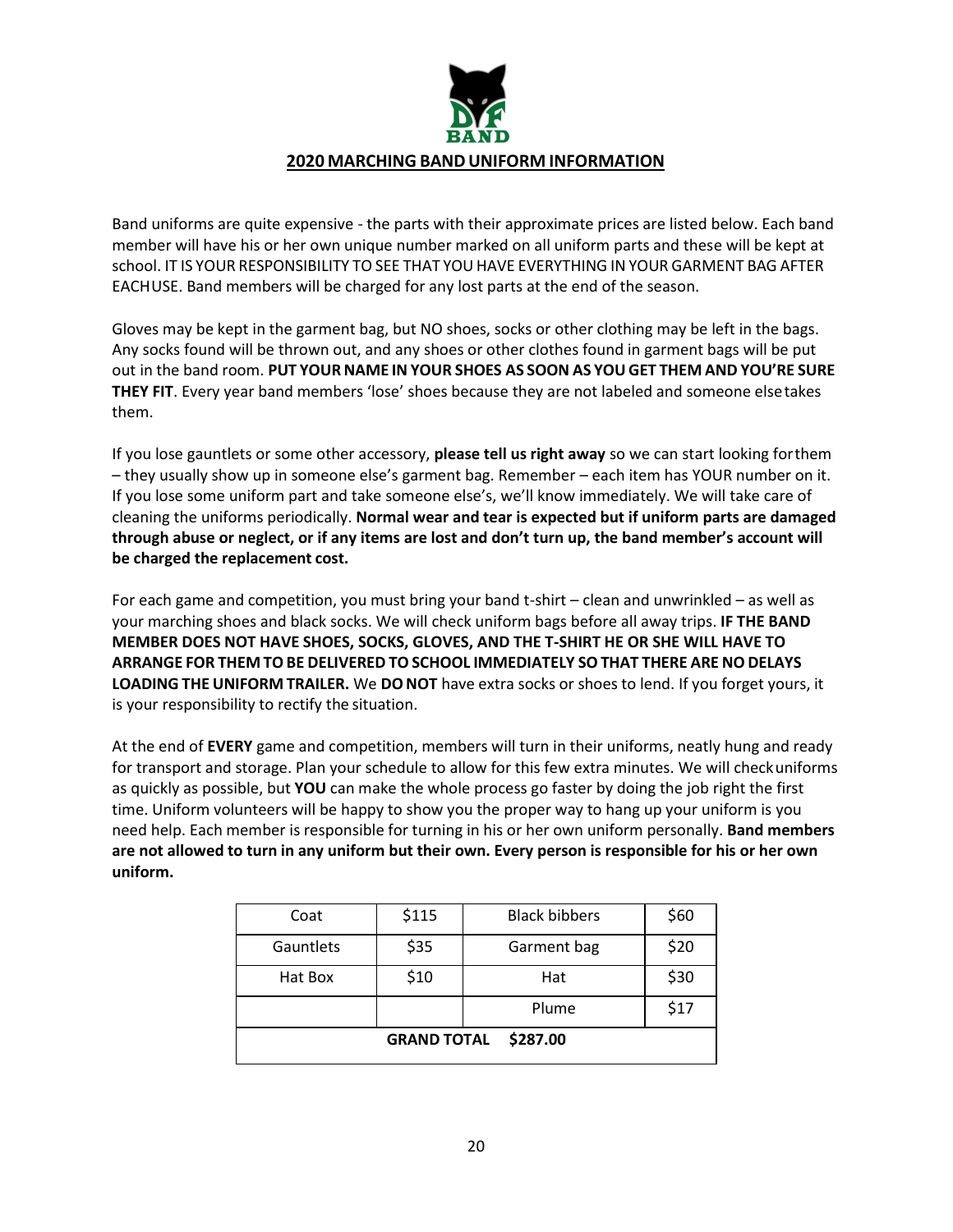

The Dutch Fork Band program offers students a wide variety of performance opportunities. Students will be placed in a concert ensemble based on the following criteria:

- Audition that will be held in the spring
- Participation in the marching band for the following school year (Symphonic Winds only)
- Recommendation from director (Rising  $9<sup>th</sup>$  graders only)

Auditions in the spring will consist of a selected etude provided by the director. The audition will also count as the student's playing exam portion of the student's final examgrade.

# **Band Curriculum in Brief:**

#### **Symphonic Winds**

The Symphonic Winds is the primary performing organization in the Dutch Fork Band program during the winter and spring. Membership is by audition only. Students in Symphonic Winds are required to participate in the Marching Band with exception of students involved in a fall sport. The Symphonic Winds will be comprised of students with the performing ability necessary to play Grade V/VI Literature.

#### **Symphonic Band**

The Symphonic Band is comprised of students with the performing ability necessary to perform Grade III/IV music. Membership is by audition only.

#### **Concert Band**

The Concert Band is comprised of students with the performing ability necessary to perform Grade III music. Membership is by audition only.

#### **Marching Band**

The Marching Band is open to all students in the Dutch Fork Band program. Students must be in a concert class (Symphonic Winds, Symphonic Band, Concert Band, Percussive Arts) in order to participate in Marching Band. This group rehearses daily after school, during the first part of the year. The group performs at football games, pep rallies, parades, and several band competitions. There is a required band camp that is mandatory for all students in the marching band.

#### **Jazz Ensemble**

Jazz Ensemble is comprised of students looking to perform various styles including but not limited to Swing, Latin, Rock, and Funk. Membership is open to all students regardless of instrument or grade. Students must be signed up for a Concert class (Symphonic Winds, Symphonic Band, Concert Band, Percussive Arts) in order to participate in Jazz Ensemble with the expectation of String Bass, Guitar, and Piano students.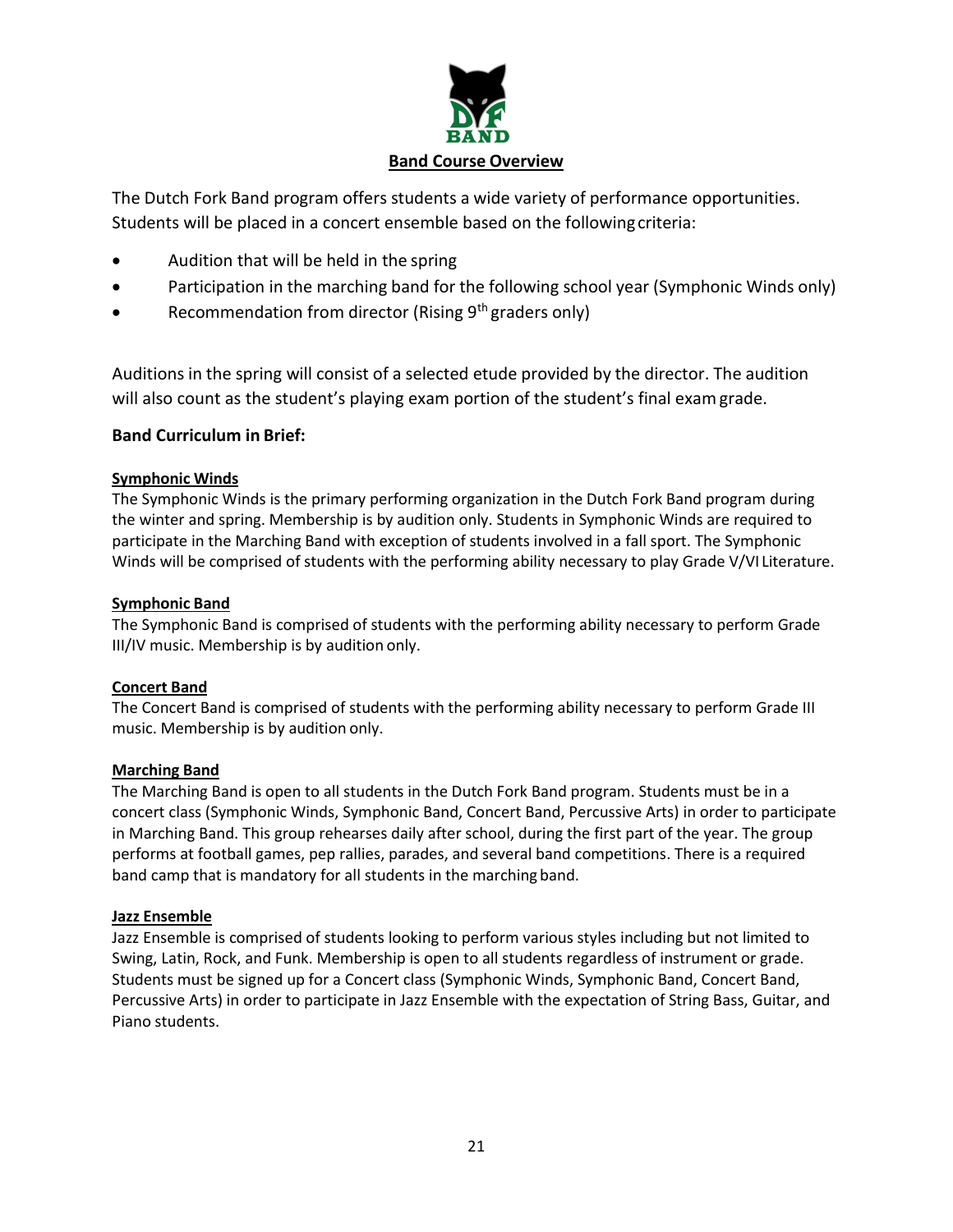

#### **Percussive Arts**

This group consists of our percussion students. Students in this class will learn advanced snare and mallet technique as well as perform in various percussion ensembles. Students in Percussive Arts will be assigned to a concert ensemble for Winter and Spring Concerts, as well as Concert Performance Assessment. Students involved in Marching Band will have the opportunity to participate in the drumline or front ensemble.

#### **Guard**

Students who are interested in dance, choreography, and movement may choose to audition for our marching band Color Guard. Students are also eligible to audition for our Winter Guard program. Auditions are held in April for marching band Color Guard and November for Winter Guard.

# **Other Performance Opportunities**

#### **Summer Instruction**

There are many nationally known summer institutes for instrumental instruction. Some of the best are Brevard Music Center, Interlochen Arts Camp, Aspen Summer Music Program, Sewanee and Tanglewood. There are also regional summer music camps at the USC Summer Conservatory Program, Charleston Southern University, and Furman.

#### **Region and All-State Band**

Members of the band program are eligible to audition for the South Carolina All-State and Region Bands. Please consult the SCBDA dates under the section "Important Dates"

#### **Solo and Ensemble**

Members of the band program are eligible to participate in the Solo and Ensemble Festival. Members can perform as an individual, an ensemble, or both. Please consult the SCBDA dates under the section "Important Dates".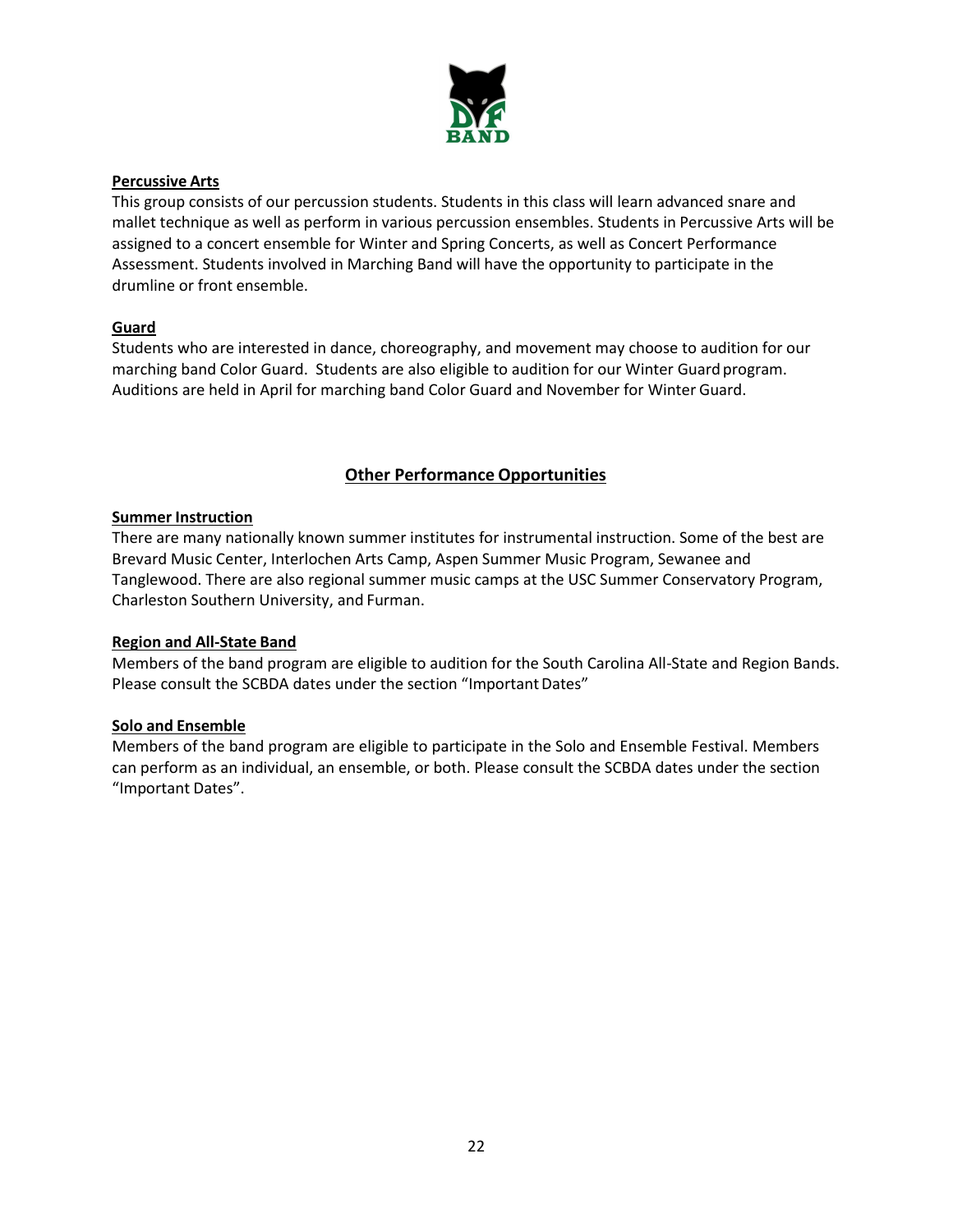

The use of band facilities before, after, and during school is a privilege. Students who abuse the facility will be disciplined accordingly. Any abuse or damage will be considered vandalism. The following rules and procedures are in place:

- **NO OUTSIDE STUDENTS WILL BE PERMITTED IN THE BANDROOM except for business with the director.**
- There will be NO HORSEPLAY in and around the band room.
- All percussion and guard equipment is off limits to anyone not specifically designated to use them.
- NO STORING OF PERSONAL BELONGINGS IN BAND LOCKERS except for tennis shoes and additional clothes during marching season. Dutch Fork High School provides a free cubby to every student. Band cubbies will be checked weekly to ensure that they are being used to house a student's instrument and music folder, only.
- NO STUDENT SHOULD BE IN THE BAND OFFICE WITHOUT A STAFF MEMBER PRESENT or without receiving prior approval to do work-related activities for the directors.
- LUNCH MUST BE EATEN IN THE CAFETERIA. No food or drinks in the band room.
- STUDENTS ARE NOT TO USE THE BAND COMPUTER without specific permission from the director. This includes director laptops.
- **Practice rooms are to be used for personal practice or lessons by an instructor.** Rooms may be used with permission from the director. Keep the room neat with appropriate music stands in place.
- The Music Library is private and is to be used only by the student music librarian. This is the only student who may go into the library unless otherwise stated by thedirectors.
- The band office is a place of business. Students must knock before entering, even if the door is open. Telephone use should be kept to a minimum and is NOT FOR PERSONAL USE. ASK PERMISSION BEFORE USING. THE BAND COPY MACHINE IS FOR BAND BUSINESS ONLY, not personal use.
- Students should not teach private lessons in the band facility without a director present.
- **The outside door to the band room will remain locked during school hours. Students coming to the band room from the outside door must knock on the door using the theme from Mars. Anyone not using this knock will not be allowed in.**
- **NO STUDENT SHOULD BE IN THE BAND ROOM BEFORE 7:45 AM OR AFTER 5 PM WITHOUT A DIRECTOR OR STAFF MEMBER PRESENT WITHTHEM.**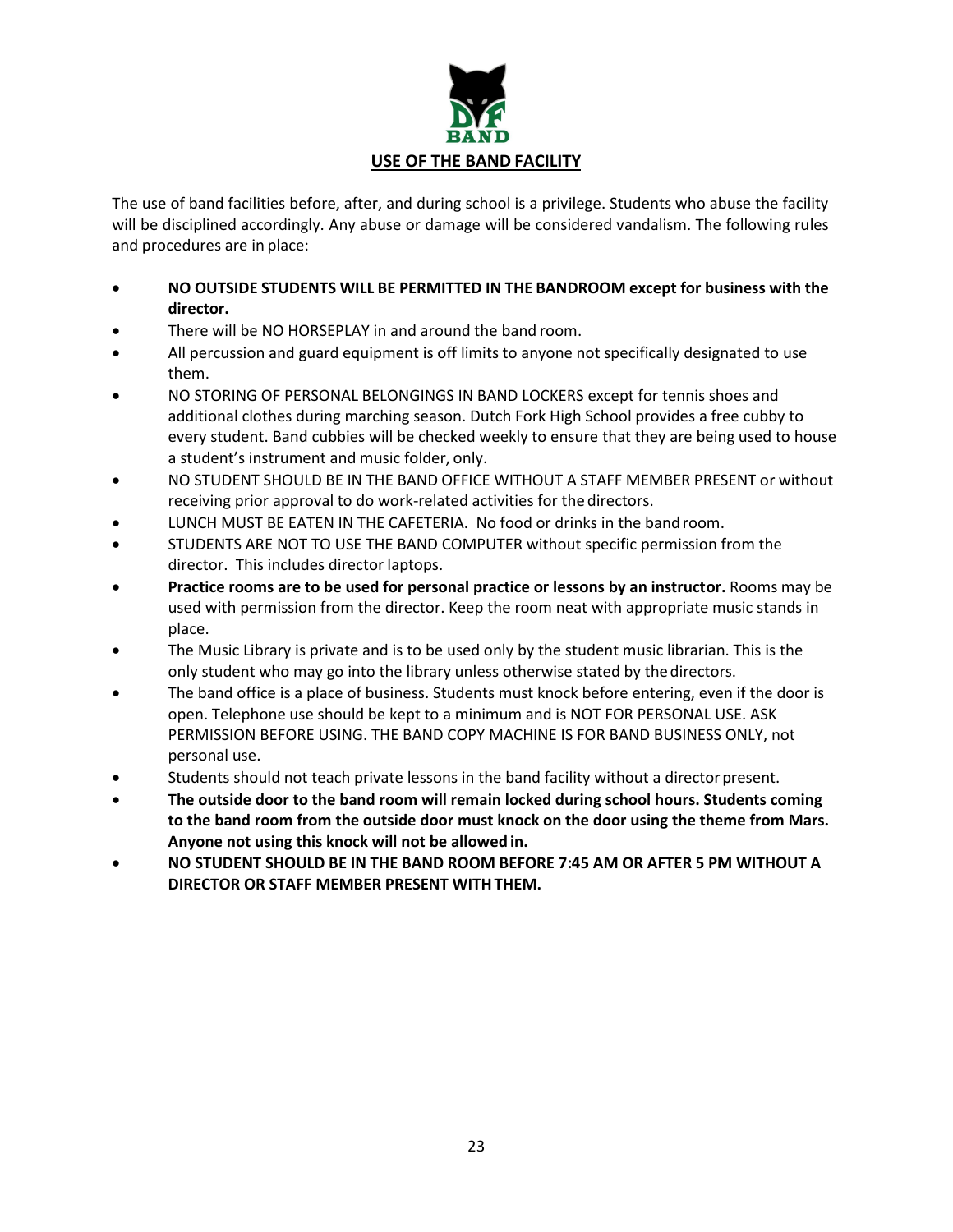

COVID-19 has been a major topic of debate for this school year, as well how it relates to school activities. There have been several studies and guidelines that have been suggested by the SCBDA, SCMEA, NAfME, and other institutions on COVID-19 and Band that we highly suggest that our band parents and band students take the time read. We also highly suggest that all of our band students and band parents take the time look at the guidelines and procedures set by Lexington-Richland 5, as well as the guidelines and suggestions by SCDHEC, and the CDC.

As a result of COVID-19, **all dates for after-school rehearsals, concerts, and SCBDA events are subject to change.** We will communicate of changes to the schedule via email as soon as they are made available. **All members are expected to follow all procedures and guidelines set by Lexington-Richland 5 in response to COVID-19.** Please understand that the procedures and guidelines set by the district are subject to change as a result of COVID-19. Band members and band parents are expected to keep up to date with any changes to the guidelines and procedures set by the district.

**Members who do not follow procedures and guidelines will immediately be dismissed from rehearsal. Members who repeatedly do not follow procedures and guidelines may be permanently dismissed from all after-school band activities at the discretion of the director and Dutch Fork High School Administration.**

Below are temporary procedures that will be taken as a result of COVID-19. These procedures will be in place until deemed safe by the director and Dutch Fork High School Administration:

- Students will wash or sanitize their hands prior to the start of class and upon exiting the classroom.
- Band class will be held outdoors when possible. Our procedures as of 8/26/2020 allow us to only have 6-8 people playing their instrument at a time inside; however, all students will be able to play their instrument if we are outside. The administrationhas blocked off part of the parking lot for us to have class outside.
- Students will need to be dressed appropriately for being outside for the days they have band class. All band classes that will be outside are in the morning, however, we expect it to still be fairly warm outside.
- All students must bring a water jug or water with them when we are outside for class.
- Students should not bring their step-up instruments (wooden clarinets, step-up flutes, etc.) to class. These students should use their marching band instrument for class outside.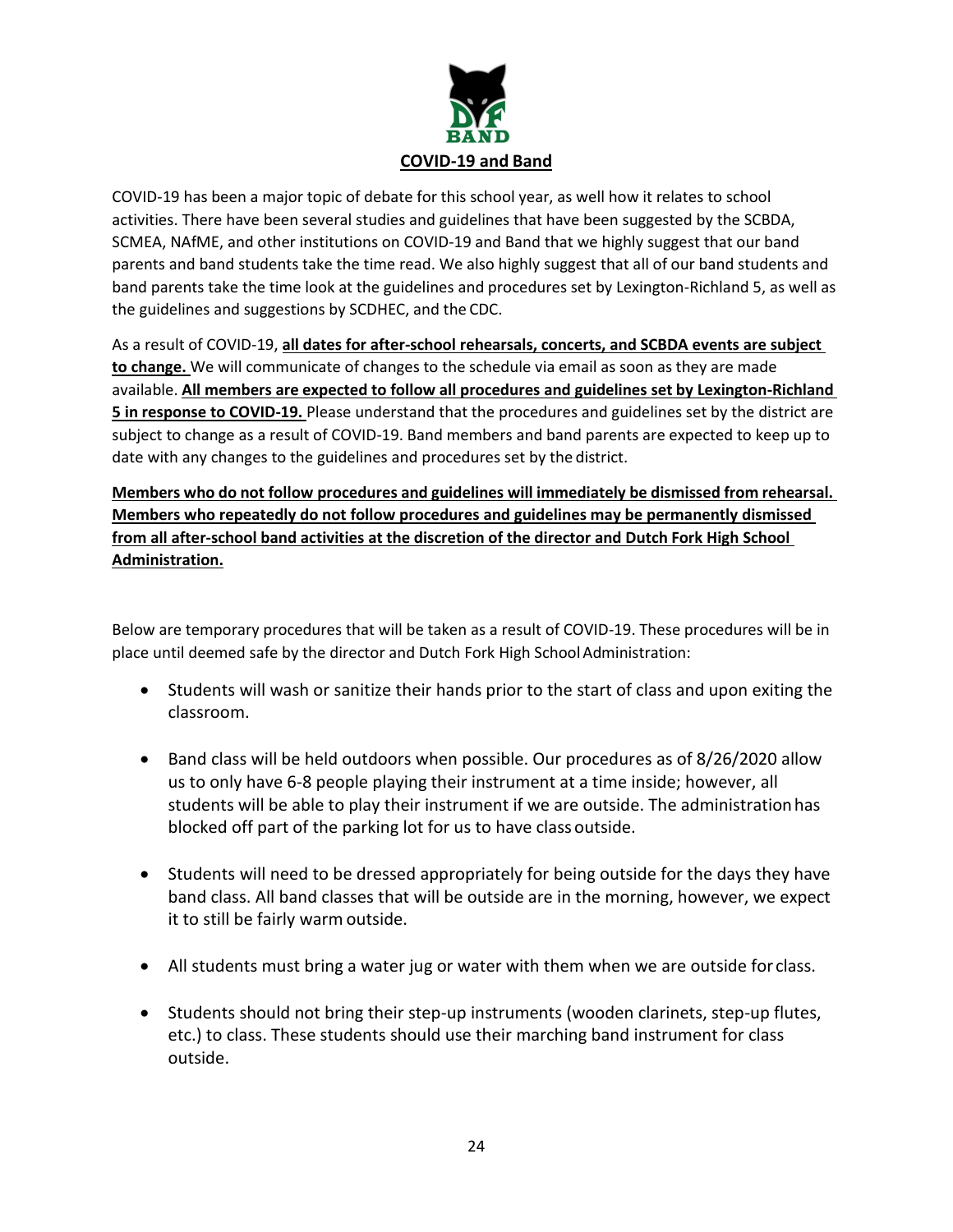

- The percussion room, guard room, uniform room, kitchen, the band office, and all practices rooms will be closed to all band members. Only one student will be allowed at a time into the instrument storage room. Students will **not** be allowed to keep their lunch or personal belongings in the band room. Students will be allowed to keep only materials they will use for band class or marching band practice. **Students who do not follow these guidelines are subject to lose their privilege to use the instrument storage room.**
- All students will be required to wear a mask at all times whilein the band room. Students will be allowed to take their mask off only when they are playing their instrument in the band room or outside.
- Social distancing should be maintained at all times when playing, and to theextent possible when not playing.
- Students may not share instruments or equipment.
- Students should not share stands or music.

**Band members that do not follow these guidelines are subject to disciplinary action at the**  discretion of the director and Dutch Fork High School Administration.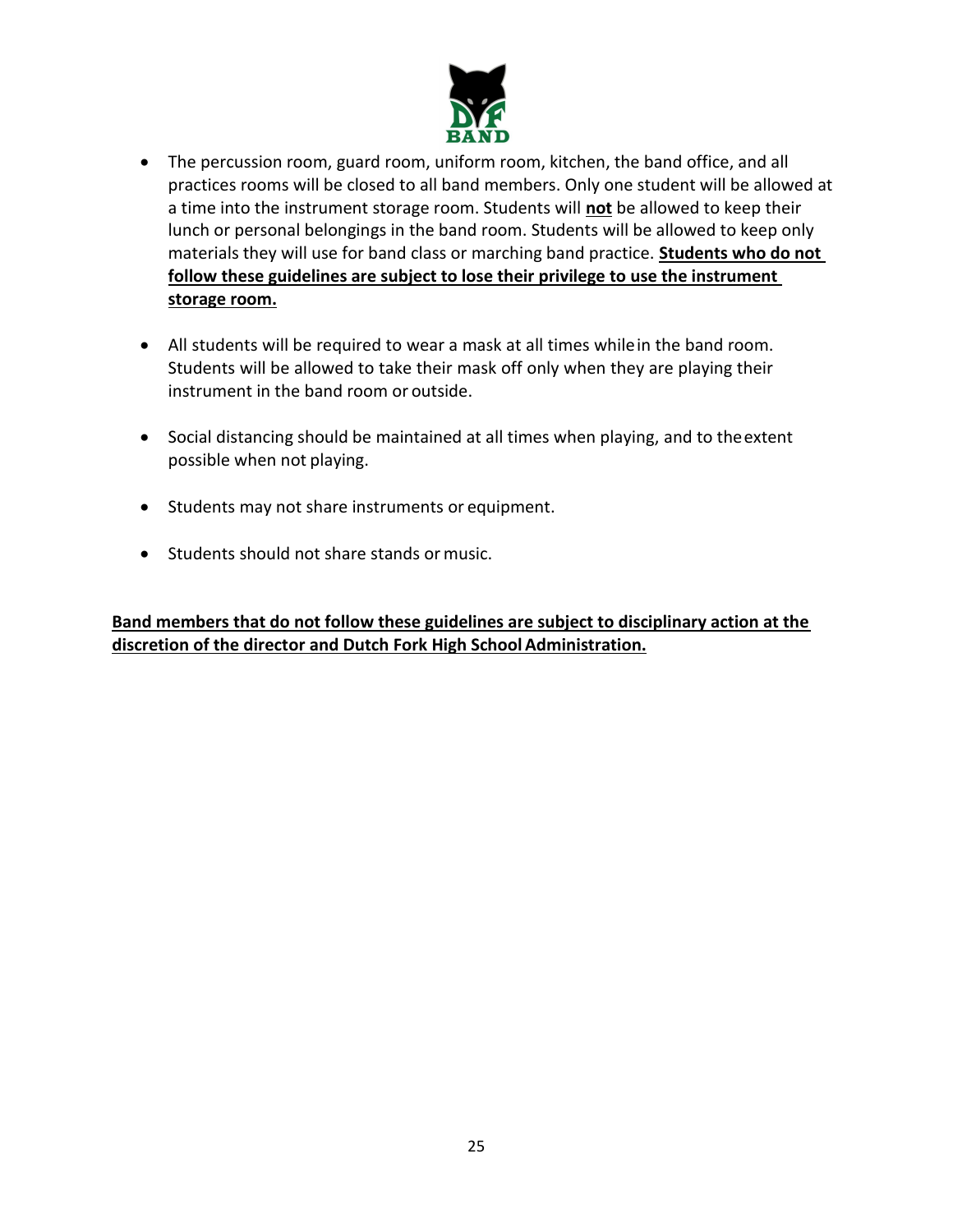

# **All dates are subject to change due to COVID-19. Changes to the schedulewill be made available as soon as they are available.**

# **Concert Band, Symphonic Band, Symphonic Winds, and PercussiveArts**

After school rehearsal – Monday, December 14<sup>th</sup>

Winter Concert – Tuesday, December 15<sup>th</sup>

After school rehearsal (Symphonic Winds, Symphonic Band and Percussive Arts only) – Monday, March 1 st

Pre-Festival Concert– Tuesday, March 2nd

Concert Performance Assessment (Symphonic Winds, Symphonic Band and Percussive Arts only) – March  $16^{\text{th}}$ -18<sup>th</sup>

Jazz and Percussion Concert - Thursday, April 22<sup>nd</sup>

After school rehearsal (Concert Band and Symphonic Band Only) – Monday, May 3<sup>rd</sup>

After school rehearsal (Symphonic Winds Only) – Wednesday, May 5th

Spring Concert – Thursday, May  $6<sup>th</sup>$ 

Graduation (Symphonic Winds only)

All after school rehearsals and concert are required and graded as stated in the grading policy. After school rehearsals will happen in the auditorium. All concerts begin at 6:30 PM in the Auditorium. Call time for students for all concerts is 6:00 PM.

#### **SCBDA Events**

Region Band Auditions- January 9th at North Augusta High School All State Auditions- January 23<sup>rd</sup> at Lexington High School All State Jazz Auditions- January 23<sup>rd</sup> at Lexington High School Region Band Clinic- February 19th-20<sup>th</sup> at Lexington High School All State Jazz Band Clinic- February 25th-27<sup>th</sup> at Newberry College All State Band Clinic- March 12<sup>th</sup>-14<sup>th</sup> at Furman University Solo and Ensemble April 30<sup>th</sup> and 2<sup>nd</sup> at Dutch Fork High School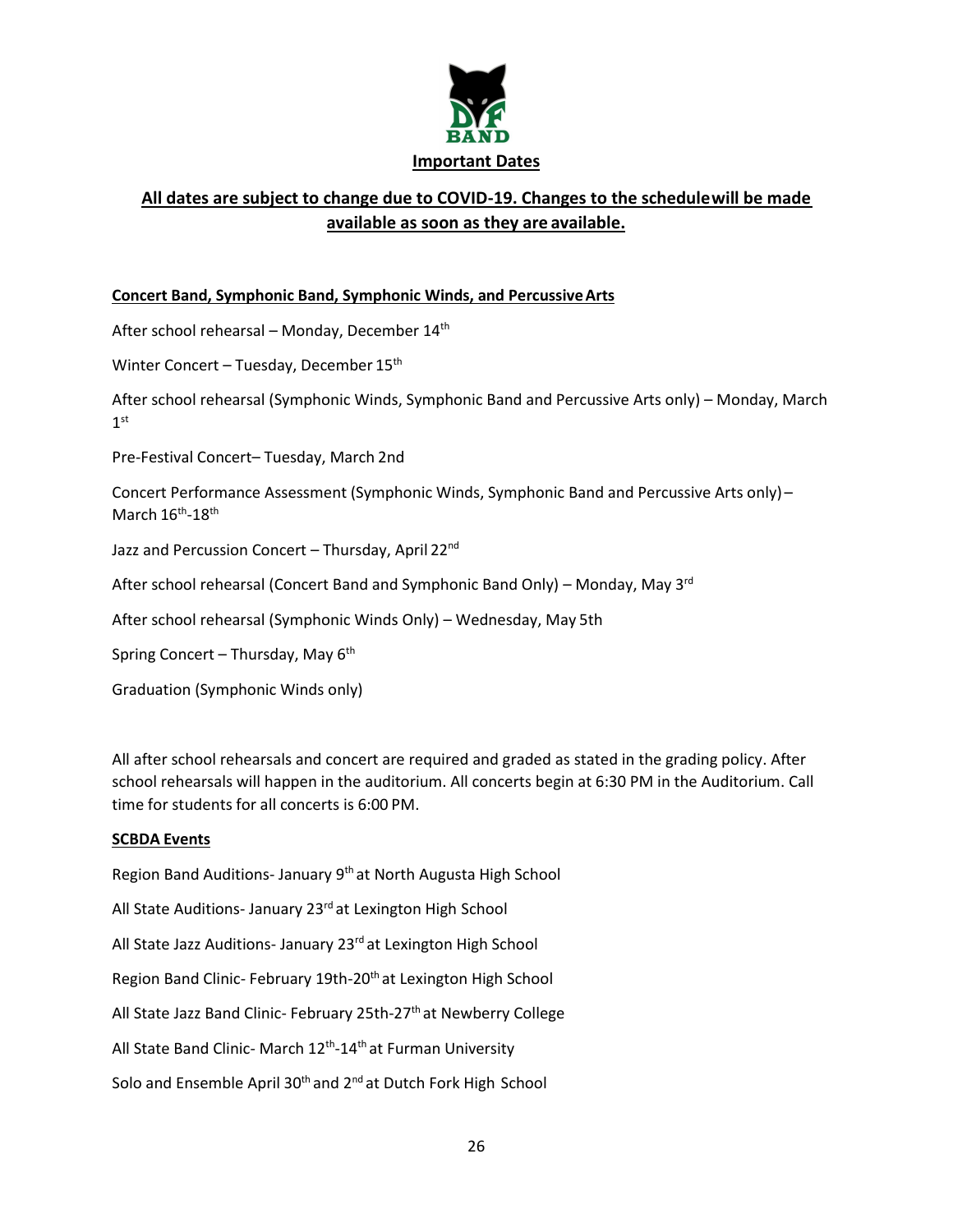

**Due to COVID-19 and its impact on the 2020-2021 school year, the marching band calendaris subject** 

**to change.** Any changes to the schedule will be sent out to band students and band parents as soon it is available.

| September                                                                                                                          |           |                               |
|------------------------------------------------------------------------------------------------------------------------------------|-----------|-------------------------------|
| 9/10                                                                                                                               | Rehearsal | 4:15 PM - 6:45 PM             |
| 9/14                                                                                                                               | Rehearsal | 4:15 PM - 6:45 PM             |
| 9/17                                                                                                                               | Rehearsal | 4:15 PM - 6:45 PM             |
| 9/21                                                                                                                               | Rehearsal | 4:15 PM - 6:45 PM             |
| 9/24                                                                                                                               | Rehearsal | 4:15 PM - 6:45 PM             |
| 9/25                                                                                                                               | Football  | Home game against White Knoll |
|                                                                                                                                    |           | (All Members)                 |
| 9/28                                                                                                                               | Rehearsal | 4:15 PM - 6:45 PM             |
| <b>October</b>                                                                                                                     |           |                               |
| 10/1                                                                                                                               | Rehearsal | 4:15 PM - 6:45 PM             |
| 10/2                                                                                                                               | Football  | Home game against Chapin (All |
|                                                                                                                                    |           | Members)                      |
| 10/5                                                                                                                               | Rehearsal | 4:15 PM - 6:45 PM             |
| 10/8                                                                                                                               | Rehearsal | 4:15 PM - 6:45 PM             |
| 10/15                                                                                                                              | Rehearsal | 4:15 PM - 6:45 PM             |
| 10/19                                                                                                                              | Rehearsal | 4:15 PM - 6:45 PM             |
| 10/22                                                                                                                              | Rehearsal | 4:15 PM - 6:45 PM             |
| 10/23                                                                                                                              | Football  | Home Game against Spring      |
|                                                                                                                                    |           | Valley (All Members)          |
| <b>November and December</b>                                                                                                       |           |                               |
| Please keep Friday nights open as the football goes into the playoff. Home Playoff games are graded<br>as part of quarter 2 grades |           |                               |

# **Marching Band Schedule Reminders**

Appointments scheduled during rehearsals and performances are considered **unexcused** unless pre-approved by the Band Director.

All rehearsals and performances are **Mandatory**. Students that are unable to come to a rehearsal due to the hybrid schedule should contact the band director immediately. All rehearsals and performances are **graded.**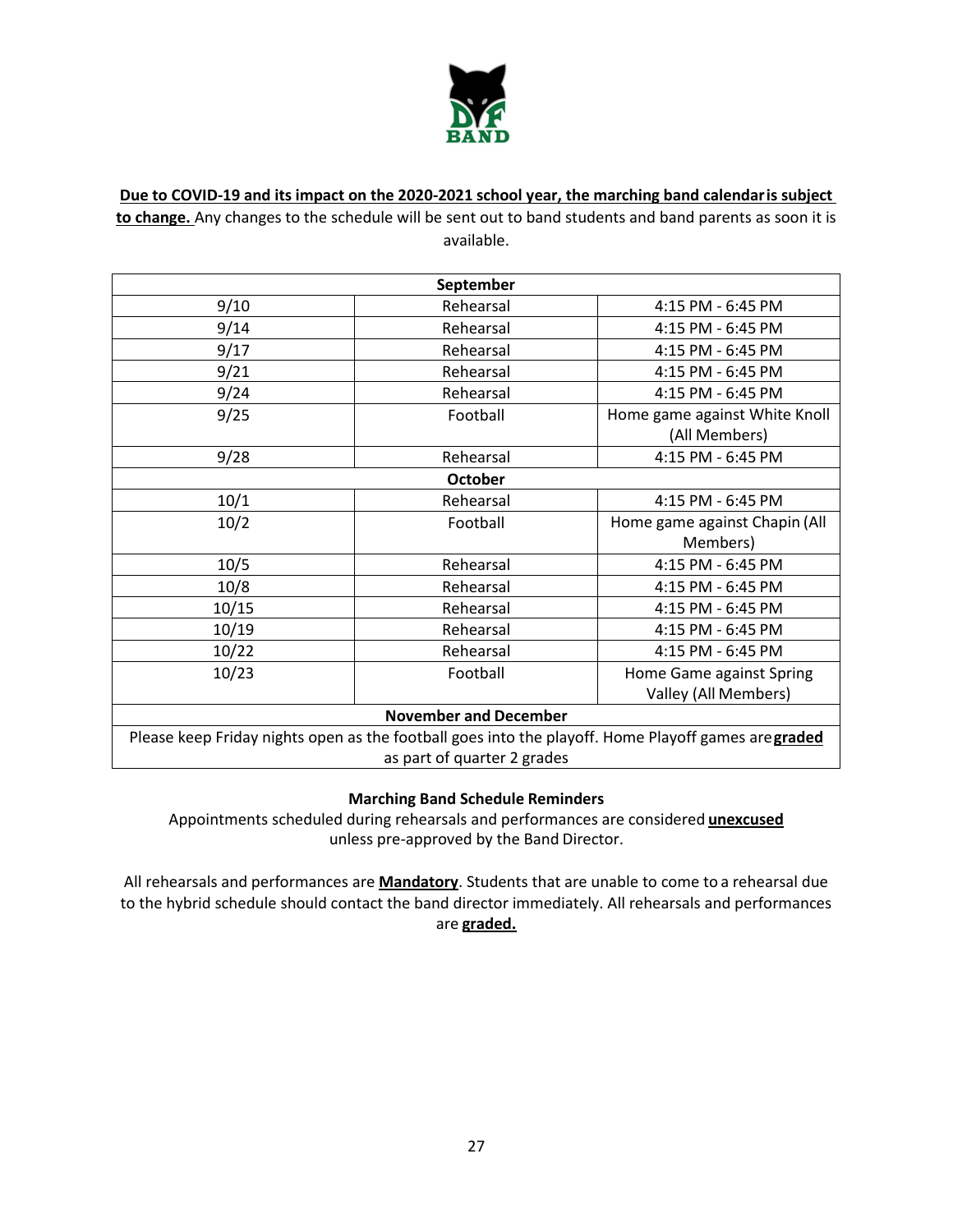

Students must be in the band room **15 minutes** before the beginning of a rehearsal or performance.

# **Recordings**

An instrumentalist cannot duplicate a characteristic sound on their instrument without an appropriate model to emulate. Below are suggestions of artists for each instrument. Most recordings can be found on major streaming platforms.

| Flute          | Jean-Pierre Rampal, Amy Porter, Carol Wincenc                         |
|----------------|-----------------------------------------------------------------------|
| Clarinet       | Harold Wright, Larry Combs, Jon Manasse                               |
| Saxophone      | Eugene Rousseau, Joseph Lulloff, Steven Mauk, Don Sinta               |
| Oboe           | Joseph Robinson, John Mack, Ray Still                                 |
| <b>Bassoon</b> | Bubonic Bassoon Quartet, Christopher Millard, David McGill            |
| Trumpet        | Phil Smith, Chris Martin, Tom Hooten, Adolph Herseth                  |
| Horn           | Dale Clevenger, Dennis Brain, Phil Myers                              |
| Trombone       | Joseph Alessi, Christian Lindberg, Charlie Vernon, James Markey (Bass |
|                | Trombone)                                                             |
| Euphonium      | Brian Bowman, Roger Behrend, Steven Mead                              |
| Tuba           | Arnold Jacobs, Sam Pilafian, Gene Pokorny, Patrick Sheridan           |
| <b>Mallets</b> | Dave Samuels, Gary Burton, Evelyn Glennie                             |
|                |                                                                       |

# **Method Books**

| Rubank Intermediate Method                                                 |
|----------------------------------------------------------------------------|
| <b>Rubank Advanced Method</b>                                              |
| Altes 26 Selected Studies                                                  |
| Art and Practice of Modern Flute Technique - Kincaid                       |
| Eck Method / Practical Studies / Tone Development                          |
| Rubank Intermediate Method                                                 |
| <b>Rubank Advanced Method</b>                                              |
| Klose Celebrated Method for Clarinet Rose: 40 Studies for Clarinet, Book I |
| Melodious and Progressive Studies - Hite                                   |
| Rubank Intermediate Method                                                 |
| <b>Rubank Advanced Method</b>                                              |
| Universal Method for Sax - DeVille                                         |
| Gatti: 35 Melodious and Technical Exercises                                |
| 50 Classical Studies for the Oboe - Joppig                                 |
| <b>Rubank Advanced Method</b>                                              |
| Andraud Practical and Progressive Method                                   |
| Barrett Oboe Method                                                        |
|                                                                            |
| Rubank Intermediate Method                                                 |
|                                                                            |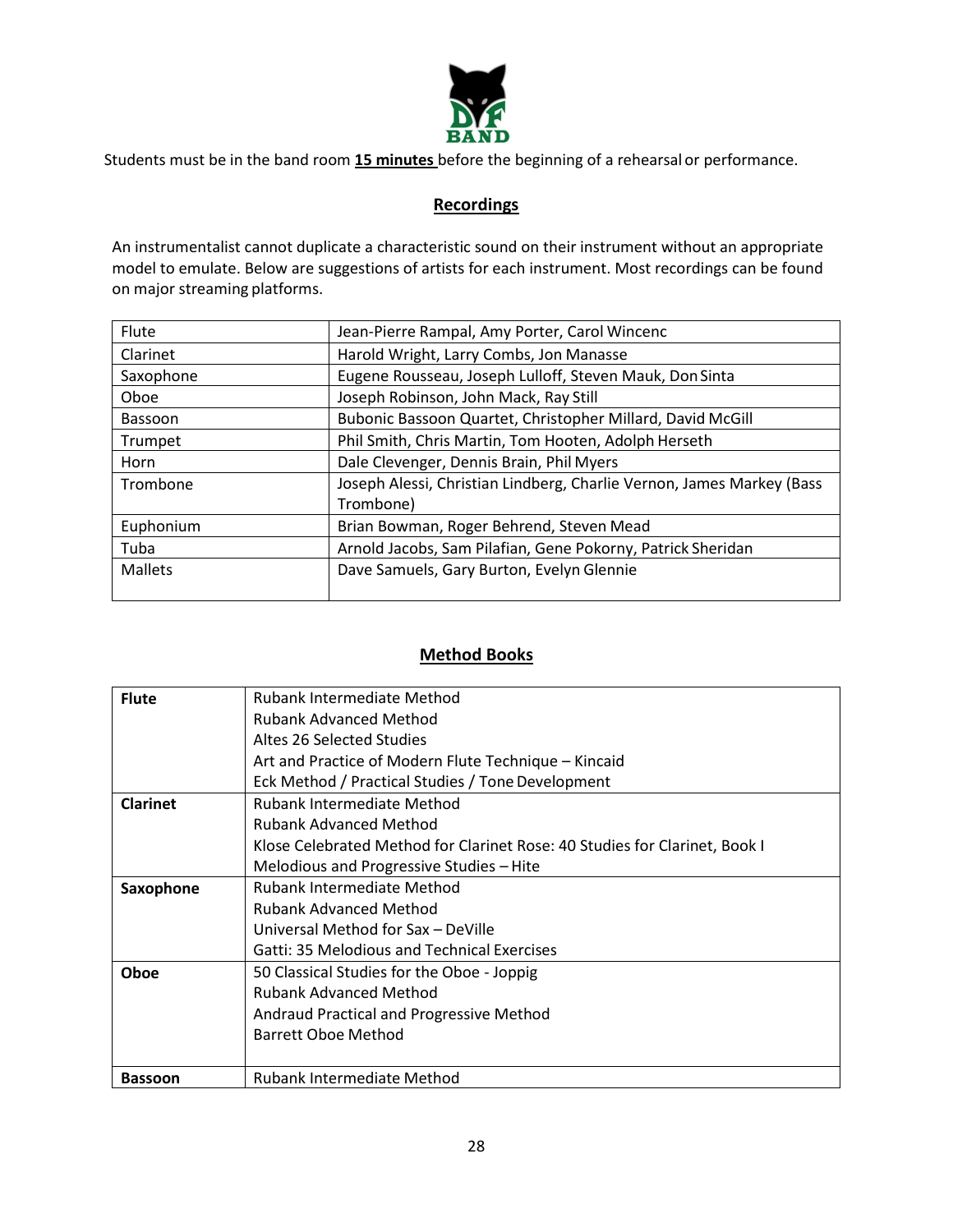

|                    | <b>Rubank Advanced Method</b>                                               |
|--------------------|-----------------------------------------------------------------------------|
|                    | Weissenborn Practical Method for Bassoon                                    |
|                    |                                                                             |
| <b>Trumpet</b>     | <b>Rubank Intermediate Method</b>                                           |
|                    | <b>Rubank Advanced Method</b>                                               |
|                    | Arban Complete Conservatory Method                                          |
|                    | <b>Herbert L. Clark Technical Studies S</b>                                 |
|                    | Concone - Lyrical Studies for Horn or Trumpet                               |
| <b>French Horn</b> | <b>Rubank Intermediate Method</b>                                           |
|                    | <b>Rubank Advanced Method</b>                                               |
|                    | Kopprasch - Sixty Selected Studies for Horn (Vol. 1 & 2)                    |
|                    | Concone - Lyrical Studies for Horn or Trumpet                               |
|                    | Pottag - Orchestral Excerpts for Horn                                       |
| <b>Trombone</b>    | Remington Warm-up Studies                                                   |
|                    | <b>Rubank Advanced Method</b>                                               |
| Euphonium          | Rochut Melodious Etudes Book I and II Arban Method for Trombone / Euphonium |
|                    | <b>Schlossberg Daily Drills</b>                                             |
|                    | Clarke Method for Trombone / Euphonium                                      |
| Tuba               | <b>Rubank Intermediate Method</b>                                           |
|                    | <b>Rubank Advanced Method</b>                                               |
|                    | Arbans Complete Method for Tuba                                             |
|                    |                                                                             |

# **Practicing**

As with any activity, you get out of it what you put into it. Band will not be rewarding unless you practice! There are many values in the study of music as a discipline that transfer to other areas of life. Although this will not immediately happen, persistent practice will lead to enthusiastic, driven practice. Remember: "Perfect Practice makes Perfect!" Here is a suggested plan of study:

- Pick a set time each day
- Have a set place to practice
- Stretch and do breathing exercises prior to warm-up
- Use our daily warm-up & think "tone"
- Play some form of scales at every practice session
- Rest as much as you play (Practice for 10 minutes, rest for 10 minutes). Set a timer on your phone to help you keep track.
- Work on technique (articulations, accents, etc.)
- Practice sight-reading
- Be musical and use the tuner for **part (not all)** of your practice session
- Increase your dynamic range (work pianissimo to fortissimo)  $\varepsilon$  Increase your endurance (15 minutes of FULL TONE playing)
- Increase your range (highest note with a good tone)
- Use a metronome for the **ENTIRE** portion of your practice session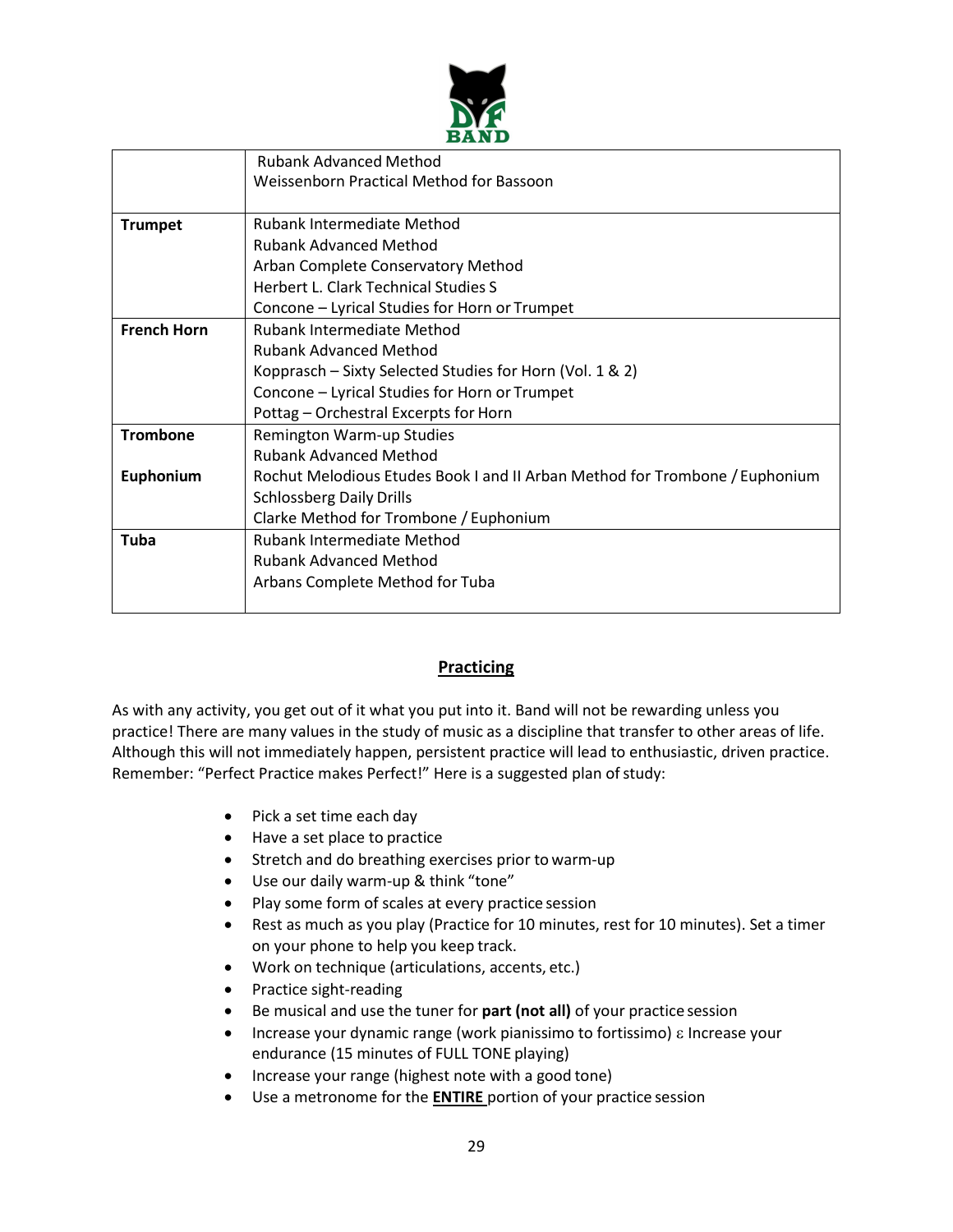

#### **Suggested Practice Outline**

#### **Fundamentals**

Everyone Long Tones Up and Down Whole Tone Scale for two octave range

#### Woodwinds

Long Tones on every note of the instrument High and low register studies The Chromatic Scale All Twelve Major Scales and Arpeggios Dynamic Exercises (Cresc. / Dim., Dim / Cresc, Quarter Note / Quarter Rest) Various articulation studies

#### Brass

Attack Pattern Long Tones on the Mouthpiece Four Scales with Arpeggios in Contrasting Styles (Marcato, Legato, Staccato, Slurred) Lip Slurs Lip Bends Dynamic Exercises (Cresc. / Dim., Dim / Cresc, Quarter Note / Quarter Rest) Five-Step Articulation Exercise

#### **Music Literature**

Etude Books Orchestral Excerpts Band Music Music for other ensemble (Ex: Youth Phil, Region or All-State music, etc.) Private Lesson Material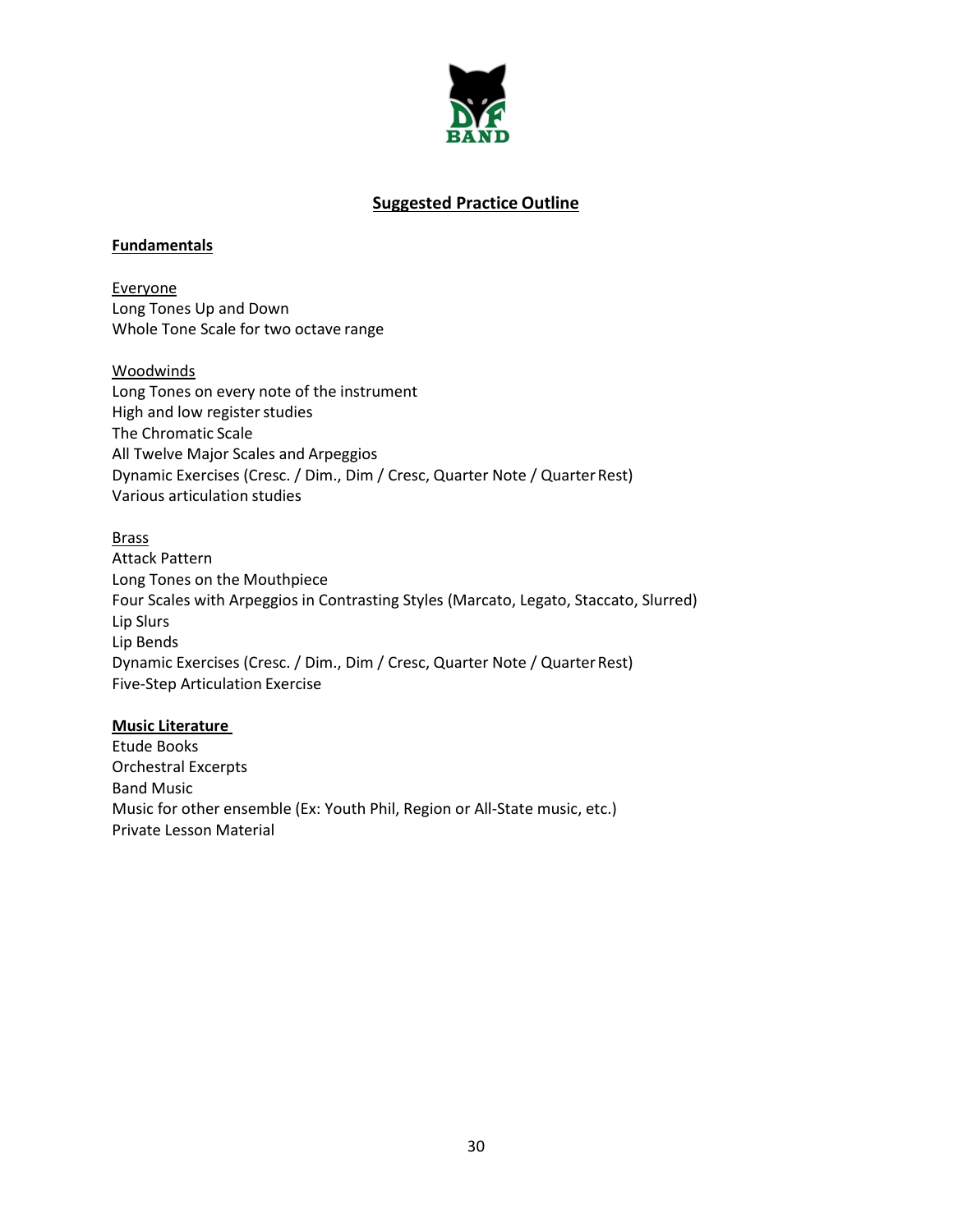

# **Suggested Instrument and Mouthpiece Upgrades**

| <b>Flute</b>    | Altus Azumi, Haynes Amadeus, Miyazawa,<br>Muramatsu                                                                                                                                                                          |
|-----------------|------------------------------------------------------------------------------------------------------------------------------------------------------------------------------------------------------------------------------|
| <b>Clarinet</b> | Buffet R-13, Vandoren 5RVLyre, M13, M15,<br>Rovner, Optimum, Bay, Vandoren V12                                                                                                                                               |
| Saxophone       | Selmer Mark VI, Yamaha Custom EX, Selmer Paris<br>Super Action Series II or III, Selmer Paris Jubliee,<br>Selmer Paris Reference, Selmer C*, Rovner Dark,<br>Optimum, Bay, BG Metal Traditional, Vandoren<br><b>Blue Box</b> |
| Oboe            | Loree or Fox 400                                                                                                                                                                                                             |
| <b>Bassoon</b>  | Fox Renard 220 or 222                                                                                                                                                                                                        |
| <b>Trumpet</b>  | Bach Stradivarius or Yamaha Xeno, Bach 3C or 1<br>1/2C                                                                                                                                                                       |
| Horn            | Any Geyer Copy or Holton 179, Schilke 29 or 30                                                                                                                                                                               |
| <b>Trombone</b> | Bach 42B, BO or Edwards, Bach 5G or 4G, Shilke<br>51 or 51D                                                                                                                                                                  |
| Euphonium       | Shilke 51D                                                                                                                                                                                                                   |
| <b>Tuba</b>     | Miraphone 191 or 187, Conn Helleberg, Bach 18,<br>Perantucci, Laskey, Giddings, Webster                                                                                                                                      |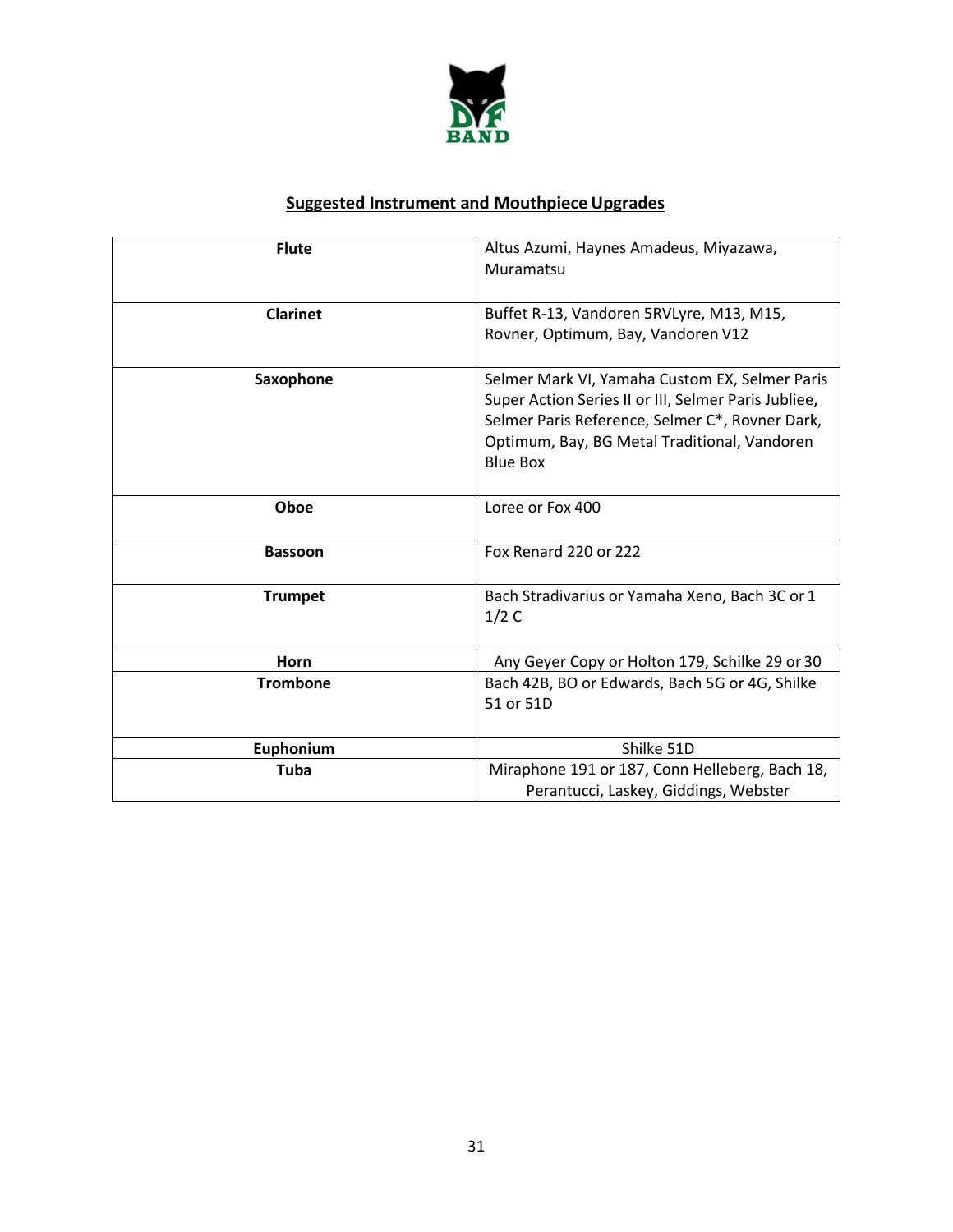

# **DUTCH FORK HIGH SCHOOL BAND BOOSTERS**

2020-2021

#### [www.dutchforkband.com](http://www.dutchforkband.com/)

**Purpose:** To raise money and coordinate parent/volunteer activities for the support of the students and staff of the Dutch Fork band program.

#### **Executive Board:**

President Mary Peak [mary\\_peak@att.net](mailto:mary_peak@att.net) Vice President Stephanie Joseph [stephanieloves31@gmail.com](mailto:stephanieloves31@gmail.com) Secretary Heather Ginn husqvarnagroup.com Treasurer Cheri Alford [cherialford@sc.rr.com](mailto:cherialford@sc.rr.com)

# **If interested in helping out please contact anyone on the Executive Board. The DF Band cannot function without your support. Join us!!**

# **FINANCIAL OBLIGATIONS**

Each band student is assessed a dollar amount determined by the budgeted needs of the band for that year versus the number of band and guard members. The student earns credit towards this assessment by selling items during the various fundraising activities, which are held during the year. **If the student does not earn enough credits to meet his/her fundraising obligation during the fall fundraising activity, he/she is responsible to pay or continue fundraising for the remaining balance. Invoices will be sent out in monthly increments, commensurate with the schedule set forth by the Executive Committee.**

**The "Fair Share" assessment for the 2020-2021 School year is \$425 for full members (\$450 + \$50 for concert band classes). Colorguard marching "Fair Share" is \$450. The amount is \$50 for band students not participating in Marching Band.**

*Recommendation: We recommend that you fundraise the entire amount so that you feel a sense of*  "ownership," and that you attempt to carryover a balance to the following year – it is your choice, *however. Please note that this assessment does not pay for extra band trips. It is the desire of the band director to take a music related spring trip every other year.*

*At times the financial obligation may be heavy, but no member will be denied the opportunities of our organization due to financial difficulties. Please talk with us if you have financial issues!*

*\*Students that have an outstanding balance of \$500 or more in their "Fair Share" account and have not spoken with a Dutch Fork Band Boosters Board Member regarding financial obligations will automatically be placed as an Alternate for the following marching bandseason*